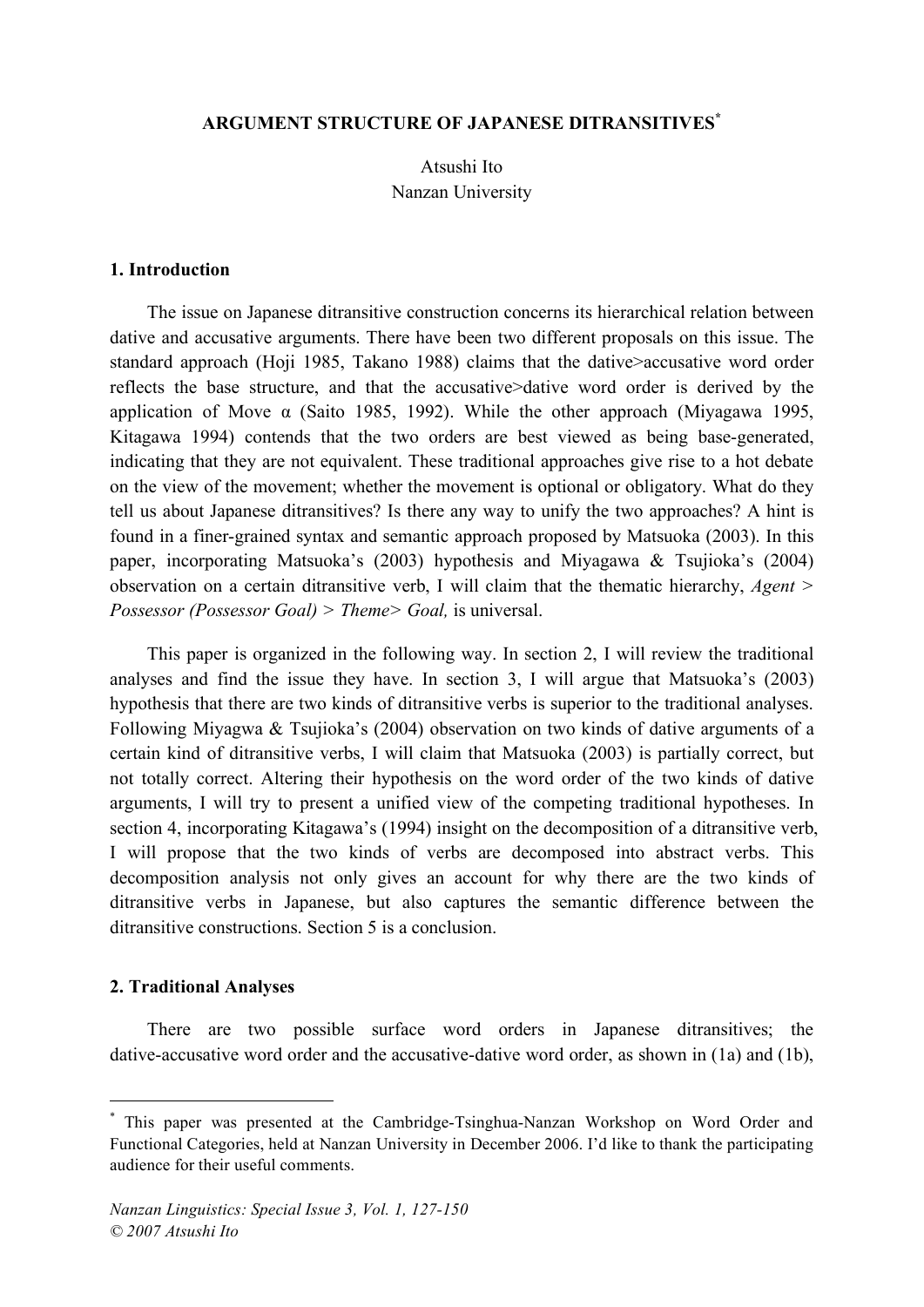respectively.

(1) a. John-ga Mary-ni hon-o age-ta / okur-ta / mise-ta (koto) John-Nom Mary-Dat book-Acc give-Past / send-Past / show-Past

'John gave/sent/showed Mary a book.'

b. John-ga hon-o Mary-ni age-ta / okur-ta / mise-ta (koto) John-Nom book-Acc Mary-Dat give-Past / send-Past / show-Past

This fact gives rise to a hot debate; whether the word orders are transformationally related, or base-generated. In the next section, I will briefly examine the traditional views on this issue.

# **2.1. Goal-centered Approach (Movement Hypothesis)**

Hoji (1985) argues that dative-accusative word order in (1a) reflects the base sturucure, and that accusative-dative word order in (1b) is derived by a scrambling of the accusative phrase over the dative phrase. According to Hoji (1985) and Takano (1998), there is only one type of indirect object, a goal. Hence I shall call this approach goal-centered approach. They assume the following thematic hierarchy in (2).



They assume that the thematic hierarchy, agent>goal>theme, in (2a) reflects the base, and propose to derive the theme>goal order by scrambling as shown in (2b). One piece of evidence for this claim comes from the bound variable reading of a pronoun observed by Hoji (1985). Consider the examples in (3) from Hoji (1985).

- (3) a. Mary-ga [subete-no gakuseii] -ni [soitui-no sensei] -o syookaisi-ta (koto) Mary-Nom every-Gen student-Dat he-Gen student-Acc introduce-Past 'Mary introduced his teacher to every student.'
	- b. \*Mary-ga [soitu<sub>i</sub>-no sensei] -ni [subete-no gakusei<sub>i</sub>] -o syookaisi-ta (koto) Mary-Nom he-Gen student-Dat every-Gen student-Acc introduce-Past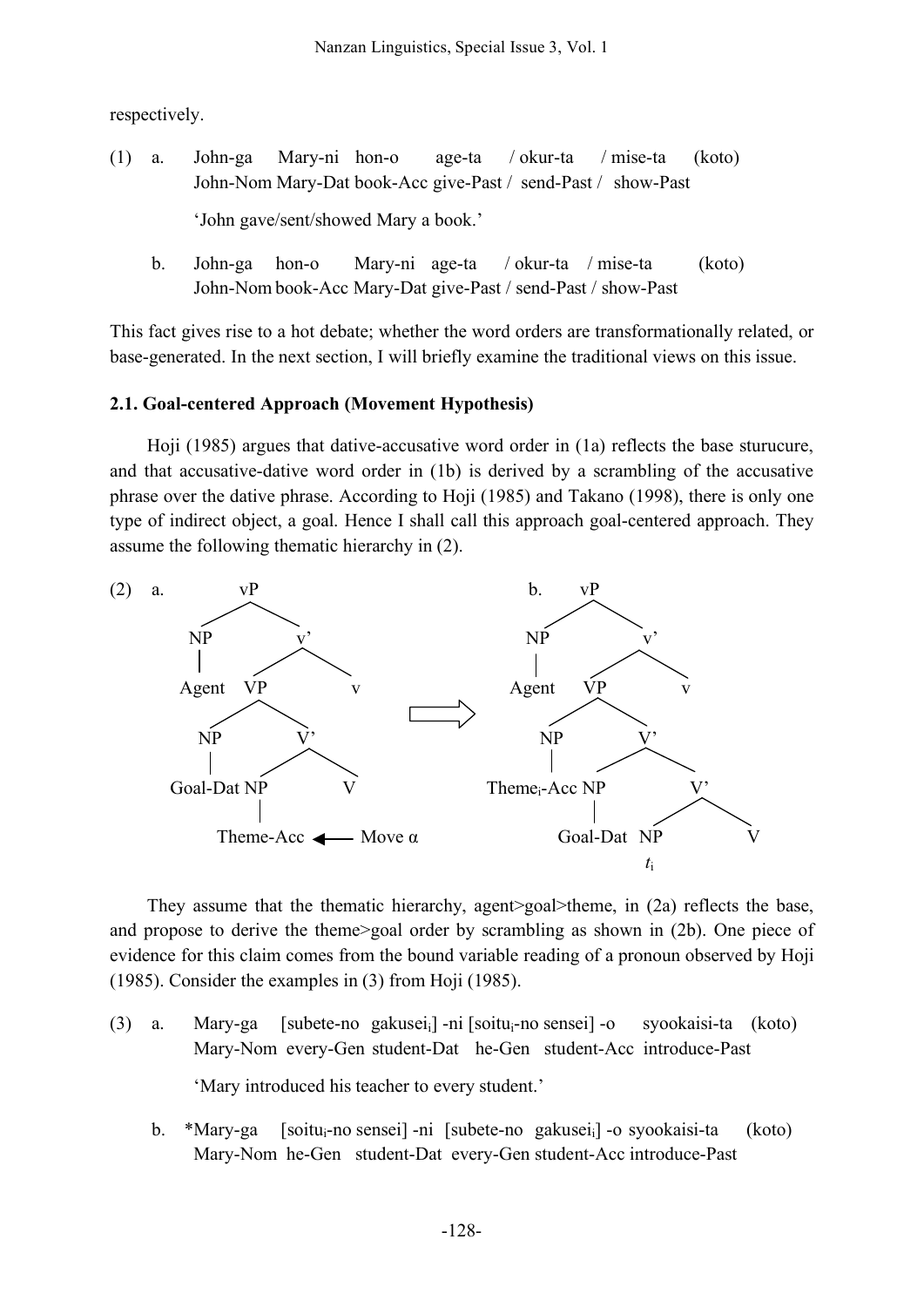c. Mary-ga [subete-no gakusei<sub>i</sub>] $_{i}$ -o [soitu<sub>i</sub>-no sensei]-ni t<sub>i</sub> syookaisi-ta (koto) Mary-Nom every-Gen student-Acc he-Gen teacher-Dat intoroduce-Past

'Mary introduced every student to his teacher.'

d. ?Mary-ga [soitu<sub>i</sub>-no sensei]<sub>i</sub>-o [subete-no gakusei<sub>i</sub>]-ni t<sub>i</sub> syookaisi-ta (koto) Mary-Nom he-Gen teacher-Acc every-Gen student-Dat introduce-Past

Assuming a binary branching structure in (2), Hoji (1985) argues that the bound variable reading of a pronoun follows the condition in (4).

(4) A variable cannot be the antecedent of a pronoun or anaphor that it does not c-command (Saito and Hoji 1983)

(3a) shows that in the dative-accusative word order, the pronoun contained in the accusative argument is bound by the antecedent dative argument. (3b) is the crucial data. The sentence in (3b) is no good. The rough structure of (3b) is given in (5). In (5) the intended antecedent does not c-command the pronoun in the dative phrase. The unacceptability of (3b) is explained by the condition of (4) if we assume that dative-accusative order reflects the base.



The example sentences in (3c) and (3d) are counterparts of (3b) and (3a), respectively. If the accusative>dative word order is derived by scrambling in (3c), the antecedent in the accusative phrase c-commands the pronoun in the dative phrase from its moved position. An anaphoric relation can thus be established in (3c). (3d) is marginal, but it is much better than (3b). The rough structure in (3d) is given in (6).

(6)



In (6), the accusative phrase is moved over the dative phrase. Scrambling is undone at LF, and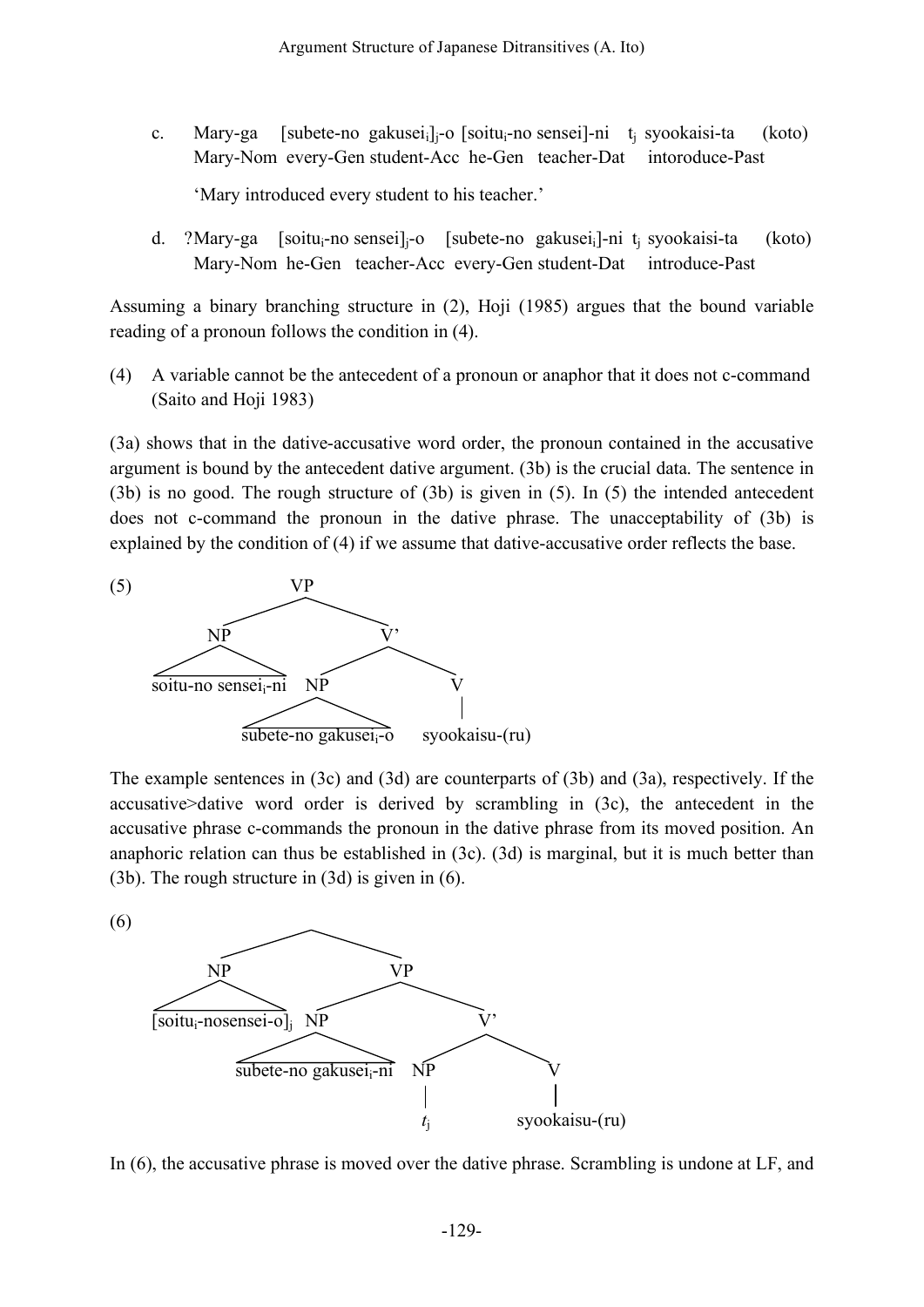the pronoun in the accusative phrase is bound by the antecedent dative phrase at its trace position. The acceptability of (5d) is thus gained by a reconstruction effect. If we assume the other way word order as its base, we make a wrong prediction.

Thus, the standard analysis identifies one order (goal>theme) as basic and the other (theme>goal) as being derived by scrambling of the theme over the goal. Under this hypothesis, there is only one type of indirect object, a goal. If we assume this standard analysis, an interesting problem arises. A mismatch in the thematic hierarchy occurs between Japanese and English. In the English ditransitive construction in (7), Larson (1988) identifies (7a) as the base and (7b) as being derived by passive like movement of the goal phrase over the theme phrase.

- (7) a. John passed an E-mail to Mary.
	- b. John passed Mary an E-mail.

Baker (1993,1995) presents further evidence for Larson's (1988) claim and concludes that the thematic hierarchy, theme>goal, is universal. If Japanese and English employ different thematic hierarchies, this poses a nontrivial problem for learnability. Thematic hierarchy is not a thing that children should acquire through linguistic evidence. This suggests that the analysis of English and Japanese should be reconsidered.

# **2.2. Two Kinds of Indirect Objects (Base-generation Hypothesis)**

Concentrating on the VP-internal word orders, Miyagawa (1994,1995) and Kitagawa (1994) argue that the two possible word orders, dative-accusative and accusative-dative, have different sources. They argue that the former string corresponds to English double object construction in (7b), and that the latter string is equivalent to to-dative construction in (7a).

One crucial data for this claim is based on a diagnosis of numeral quantifier floating. As is well known, a numeral quantifier may float off its host only if the host is a NP (Shibatani 1978, Haig 1980, Miyagawa 1989, among others). Miyagawa (1994, 1997) observes that the possibility of floating numeral quantifiers differs depending on the position of the dative phrase relative to that of the accusative argument. Consider the sentences in (8). The judgment shown in (8) is Miyagawa's (1994, 1997), not that of my informants.

(8) a. Mary-ga tomodatii-ni futa-ri ti tanzyoobi-ni MD-o watasi-ta (koto) Mary-Nom friend-Dat 2-CL birthday-at MD-Acc hand-Past

'Mary handed two friends a MD at his/her birthday.'

b. \*Mary-ga MD-o tomodati<sub>i</sub>-ni futa-ri t<sub>i</sub> tanzyoobi-ni watasi-ta (koto) Mary-Nom MD-Acc friend-Dat 2-CL birthday-at hand-Past (Miyagawa 1994, 1997 slightly modified)

According to Miyagawa (1994, 1997), as shown in (8), if the dative precedes the accusative, it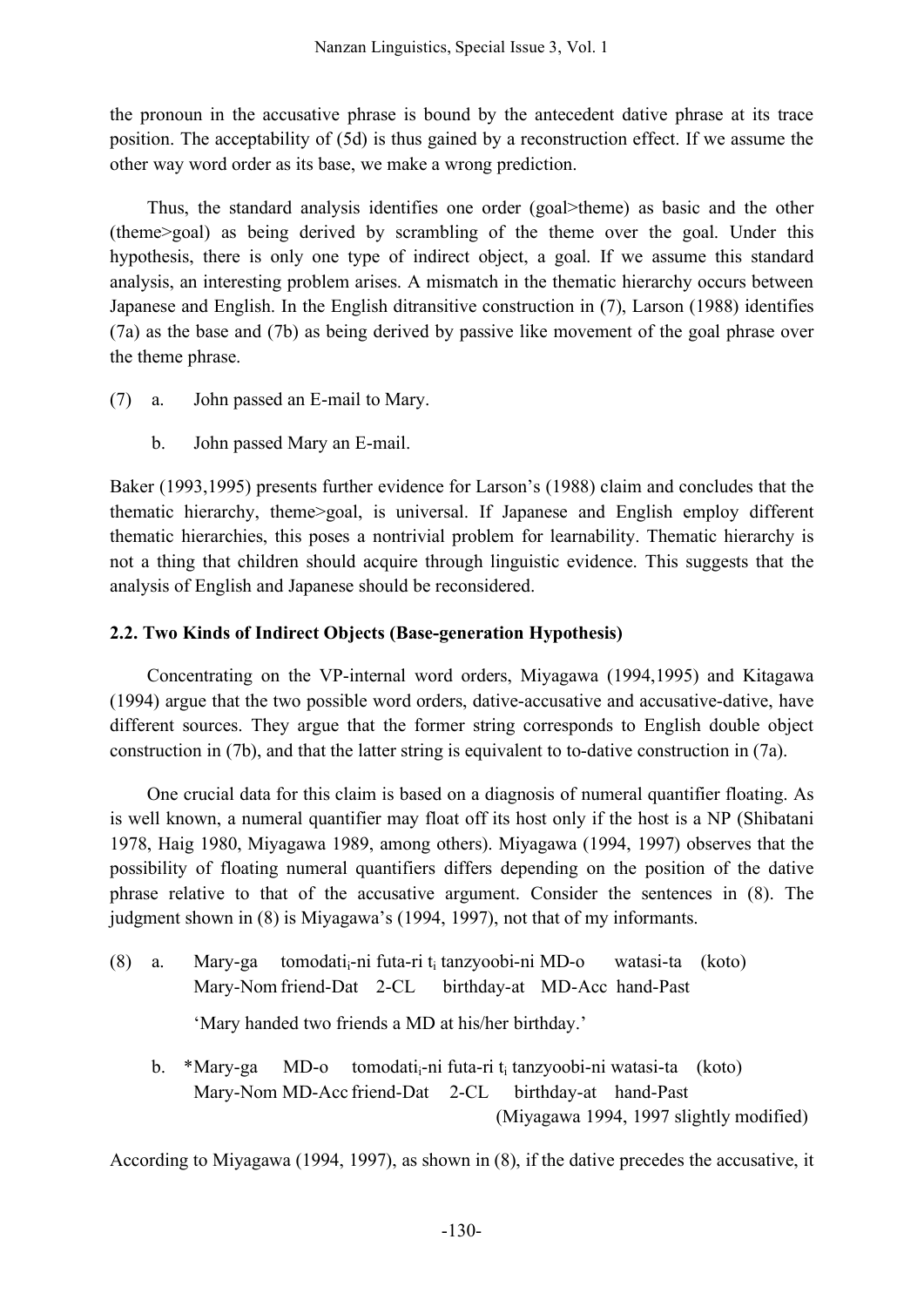is acceptable to float the numeral quantifier construed with the dative phrase, but if the dative phrase follows the accusative phrase, the floating numeral quantifier off the dative phrase is unacceptable for many speakers. Based on this observation, he concludes that the dative *ni* in the dative-accusative order is a case marker, and that the dative *ni* in the accusative-dative order, is a postposition. According to him, the two orders for dative and accusative phrases are thus schematized as follows.

(9) a. [DP [NP …]-ni] [DP [NP … ]-o] -ni : Case marker b.  $[DP [NP ... ]-o] [PP [DP ... ]-ni]$  -ni : postpostion

Miyagawa (1994, 1997) does not directly say anything about the thematic difference between the two dative phrases. As long as he calls the dative phrase *goals*, the base generation hypothesis is no different from the movement hypothesis in the face of the issue on the thematic hierarchy. But Miyagawa's (1994, 1997) point is that there are two kinds of dative phrases in the ditransitive construction. What does this approach tell us about the ditransitive constructions in Japanese? Why are there two different views on the word order of the construction? Matsuoka's (2003) classification on ditransitive verbs gives us a hint. He claims that there are two kinds of ditransitive verbs in Japanese; the Show-type and the Pass-type (hence force S-type and P-type,respectively). Checking on the verbs that Miyagawa (1994, 1997) adopts for numeral quantifier floating diagnosis, it has turned out that the verbs belong to the P-type. As for the discussion on the bound variable reading of a pronoun, Hoji (1985) mainly uses the S-type. In the next section, let us look at a finer grained syntax and semantic approach proposed by Matsuoka (2003) and Miyagawa & Tsujioka (2004) and find a solution to the issue on the thematic hierarchy.

# **3. A Finer Grained Syntax and Semantic Approach**

### **3.1. Two Kinds of Ditransitive Verbs**

Baker's (1993,1995) observation on the pattern of inchoative alternation led Matsuoka (2003) to make an important proposal for ditransitive verbs. Matsuoka (2003) claims that there are two kinds of ditranstive verbs; the S-type and the P-type, which are shown in (10).

(10) a. S-type: mise-ru (show), azuke-ru (deposit), osie-ru (teach),syookaisu-ru (introduce)

b. P-type: wata-su (pass), oku-ru (send), todoke-ru (deliver), age-ru (give)

Matsuoka (2003) argues that the constructions of these two kinds of verbs exhibit distinct structures, as shown in (11). The phrase structures in (11a) and (11b) represent the structures of the S-type and the P-type, respectively.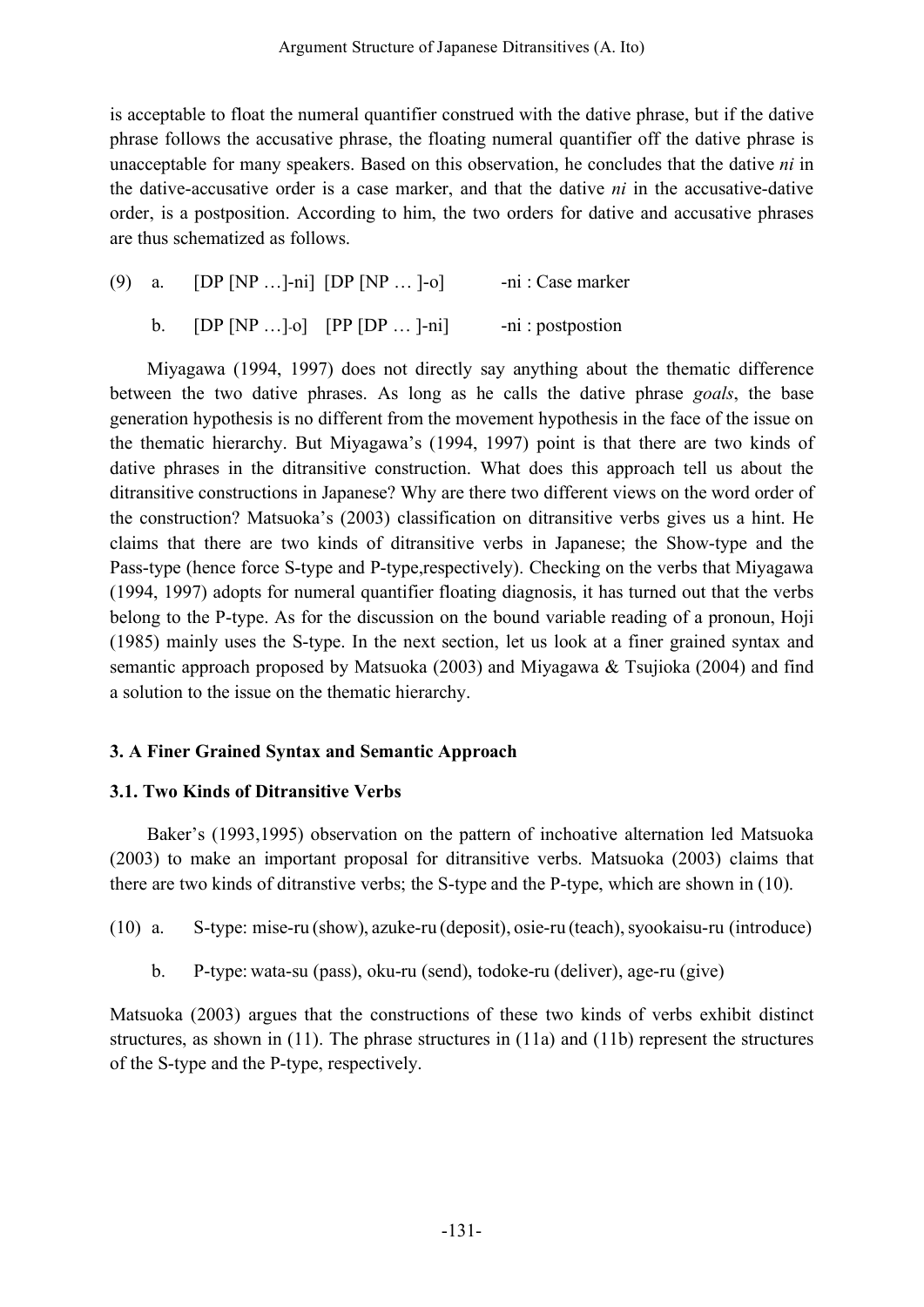

As (11a) shows, the dative argument of the S-type is generated in a position higher than the accusative argument. Essentially, this structure is no different from Hoji's (1985). On the other hand, according to Matsuoka, the dative argument of the P-type is always generated in a position lower than the accusative argument, as shown in (11b). Matsuoka (1999, 2003) assumes that the dative NP in (11a) is a possessor, which behaves as an inner subject, while the dative NP in (11b) represents a goal. If this hypothesis is correct, the thematic hierarchy of Japanese is as follows.

 $(12)$  Theme > Goal

This hierarchy in (12) is the same as the one assumed by Baker (1993, 1995). There is no need to worry about the issue on the thematic hierarchy, if this hypothesis is correct. One piece of evidence for this claim that the goal phrase is base generated in a position lower than the accusative phrase in the P-type comes from inchoative alternation.

### **3.1.1. Inchoative Alternation**

First, let us look at the inchoative alternation of the P-type ditransitive verbs. The verb *watasu* (pass) selects three arguments; an agent with nominative case; a goal with dative case and a theme with accusative case, as shown in (13).

(13) Taro-ga Hanako-ni ronbun-o watasi-ta (koto) Taro-Nom Hanako-Dat article-Acc pass-Past

'Taro passed Hanako an article.'

The ditransitive verb *watasu* (pass) in (13) has a morphologically related inchoative unaccusative variant, *watar-u* (pass to). Unlike the ditransitive, the inchoative variant takes two arguments; a theme with nominative case and a goal with dative case, but no agent subject. The subject of  $(14a)$  corresponds to the object NP in  $(13)$ . The sentence in  $(14a)$  is good, but the sentence in (14b) is no good as an inchoative alternant.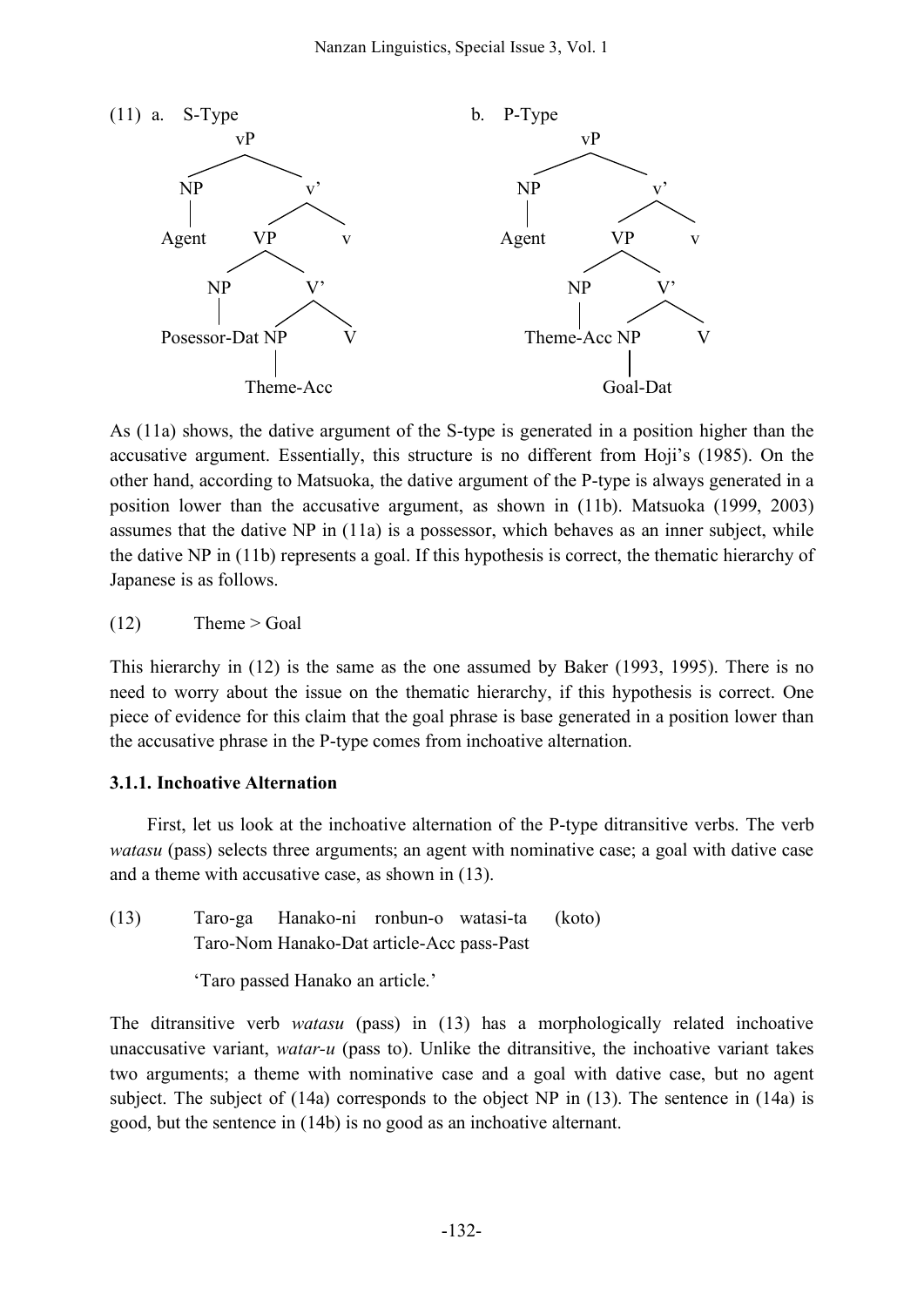- (14) a. Ronbun-ga Hanako-ni watar-ta (koto) article-Nom Hanako-Dat pass to-Past 'The article passed onto Hanako.'
	- b. \*Hanako-ga ronbun-o watar-ta (koto) Hanako-Nom article-Acc pass to-Past

'(Lit.) Hanako passed to an article.'

In (13), it is the theme object that is promoted to the subject position of the inchoative variant in (14). If the dative object in (13) is promoted to the subject position of the inchoative, the sentence becomes unacceptable, as the example in (14b) shows. Given the structure in (11b), the inchoative pattern in (14) is explained in terms of minimality. Minimal Link Condition (MLC) proposed by Chomsky (1995) is given in (15).

(15) MLC

K attracts  $\alpha$  only if there is no  $\beta$ ,  $\beta$  closer to K than  $\alpha$ , such that K attracts  $\beta$ .

The structure of the inchoative sentence in (14a) is shown in (16).



In (16), the verb, *watar-* (pass to), being unaccusative verb, cannot assign accusative case to the object NP *ronbun*. The probe T, which has a case feature, searches for the closest NP to T and attracts the NP *ronbun* to the Spec of TP. T assigns nominative case to the NP in the Spec of TP. If T attracts the goal NP *Hanako* over the closest NP, *ronbun*, the ungrammatical sentence in (14b) is unexpectedly generated as an inchoative alternant.

Secondly, Matsuoka (2003) examines the inchoative alternation pattern of the S-type ditransitive verbs and argues that the pattern is also explained by MLC in (15). The verb, *osier-u* (teach) selects three arguments; an agent with nominative case, a possessor with dative case, and a theme with accusative case, as shown in (17).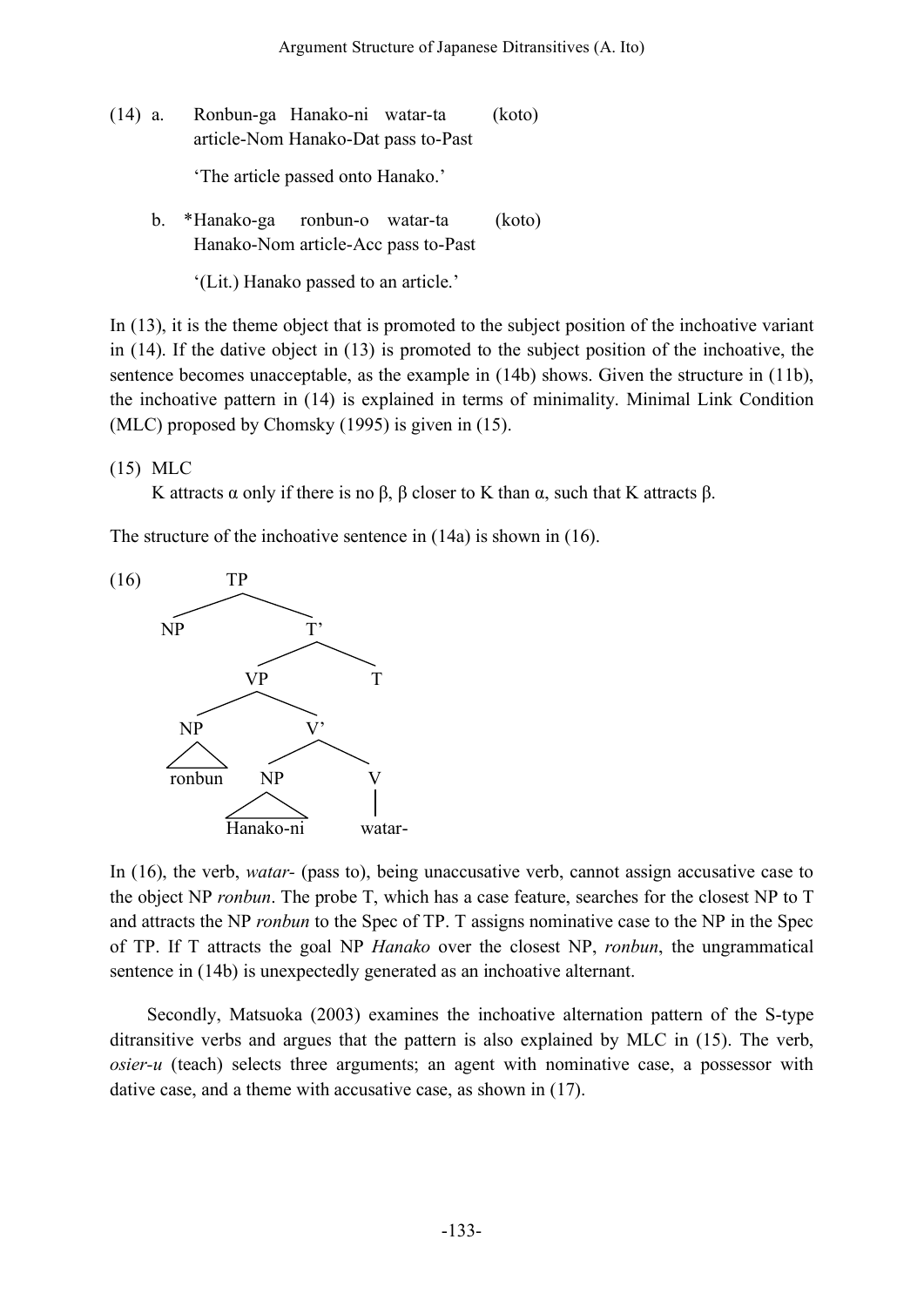(17) Taro-ga Hanako-ni Itariago-o osie-ta (koto) Taro-Nom Hanako-Dat Italian-Acc teach-Past 'Taro taught Hanako Italian.'

The verb *osier-u* in (17) has an inchoative variant, *osowar-u* (learn). The verb *osowar-u* (learn) selects two arguments; a possessor with nominative case and a theme with accusative case, as shown in (18a). The subject NP in (18a) corresponds to the dative NP in (17). The sentence in (18a) is good, but the sentence in (18b) is no good as the inchoative alternant.

(18) a. Hanako-ga Italiago-o osowat-ta (koto) Hanako-Nom Italian-Acc learn-Past

'Hanako learned Italian.'

b. \*Italiago-ga Hanako-ni osowat-ta (koto) Italian-Nom Hanako-Dat learn-Past

'(Lit.) Italian learned Hanako.'

In (17), it is the dative object that is promoted to the subject position of the inchoative variant in (18a). If the accusative object in (17) is promoted to the subject position of the inchoative variant, the sentence becomes unacceptable, as shown in (18b). The structure of the sentence in (18a) is shown in (19).



In (19), the verb *osowar-u* (learn), not being lexical causative verb, cannot assign dative case to the object NP, *Itariago.* The probe T, which has a case feature, searches for the closest NP to T, and attracts *Hanako* rather than the NP, *Itariago.* T assigns nominative case to the NP in Spec of TP. If T attracts the NP, *Itarigo,* over the closest NP *Hanako*, the ungrammatical inchoative sentence in (18b) is unexpectedly generated as an inchoative alternant.

If this analysis is correct, we would expect that bound variable reading of a pronoun in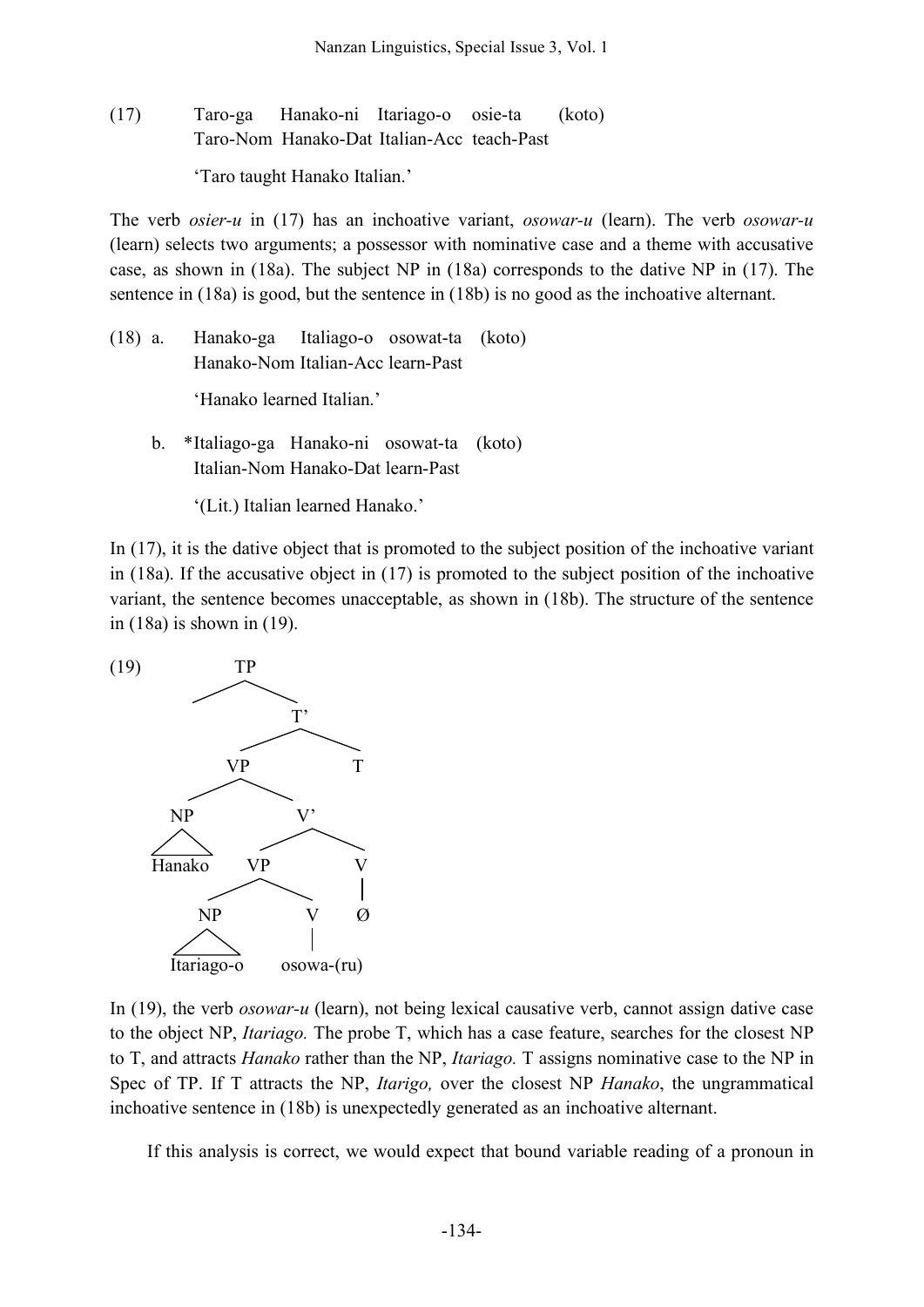the P-type differs from the one of the S-type shown in (3). But the diagnosis does not favor the structure in (11b), which is assumed by Matsuoka (2003).

# **3.1.2. Two Kinds of Bound Variable Readings of a Pronoun in the P-type**

As noted by Matsuoka (2003), there are some speakers of Japanese who claim that the anaphoric relation can be established even if a pronoun contained in the dative argument precedes the antecedent in the accusative argument in the P-type. I have applied the same diagnosis on several P-type ditransitives and have gained the same results as Matsuoka's from my informants. But later, I have found that majority subjects do not accept our judgments. This means that there are two kinds of judgments in the bound variable pronoun diagnosis of the P-type. The following examples are mine. I have put majority reading in the parenthesis.

(20) a. Mary-ga subete-no pizai-o sorei-o tanonda seito-ni todoke-ta (koto) Mary-Nom every-Gen pizza-Acc it-Acc ordered student-dat deliver-Past

'Mary sent every book<sub>i</sub> to the student who ordered it<sub>i</sub>.'

b.\*(?)Mary-ga soitui-ga tanonda piza-o subete-no seitoi-ni todoke-ta (koto) Mary-Nom he-Nom ordered pizza-Acc every-Gen student-Dat deliver-Past

'Mary delivered the pizza that he<sub>i</sub> ordered to every student<sub>i</sub>.'

c. Mary-ga [subete-no seito<sub>i</sub>-ni]<sub>i</sub> soitu<sub>i</sub>-ga tanonda piza-o *t*<sub>i</sub> todoke-ta (koto) Mary-Nom every-Gen student-Dat he-Nom ordered pizza-Acc deliver-Past

'Mary sent every student<sub>i</sub> the pizza he i ordered.'

d.?(\*)Mary-ga [sorei-o tanonda seito-ni]j subete-no pizai-o *t*<sup>j</sup> todoke-ta (koto) Mary-Nom it-Acc ordered student-Dat every-Gen pizza-Acc deliver-Past

'Mary delivered the student who ordered it every pizza<sub>i</sub>.'

In (20a) and (20c), the anaphoric relation can be established because the antecedent c-commands the pronoun at the surface structure, no matter which word order, the dative-accusative or the accusative-dative reflects the base structure.

The more crucial data are (20b) and (20d). There are two kinds of judgments in bound variable reading of the pronoun in (20b) and (20d). The sentences in (20b) and (20d) also contrast with the data with the S-type in (3d) and (3b), respectively. As we have already seen in the previous section, we find (3d) to be marginal in the accusative-dative order. But in the same word order, some speakers find (20b) to be unacceptable. The assumed structure for  $(20b)$  is shown in  $(21)$ .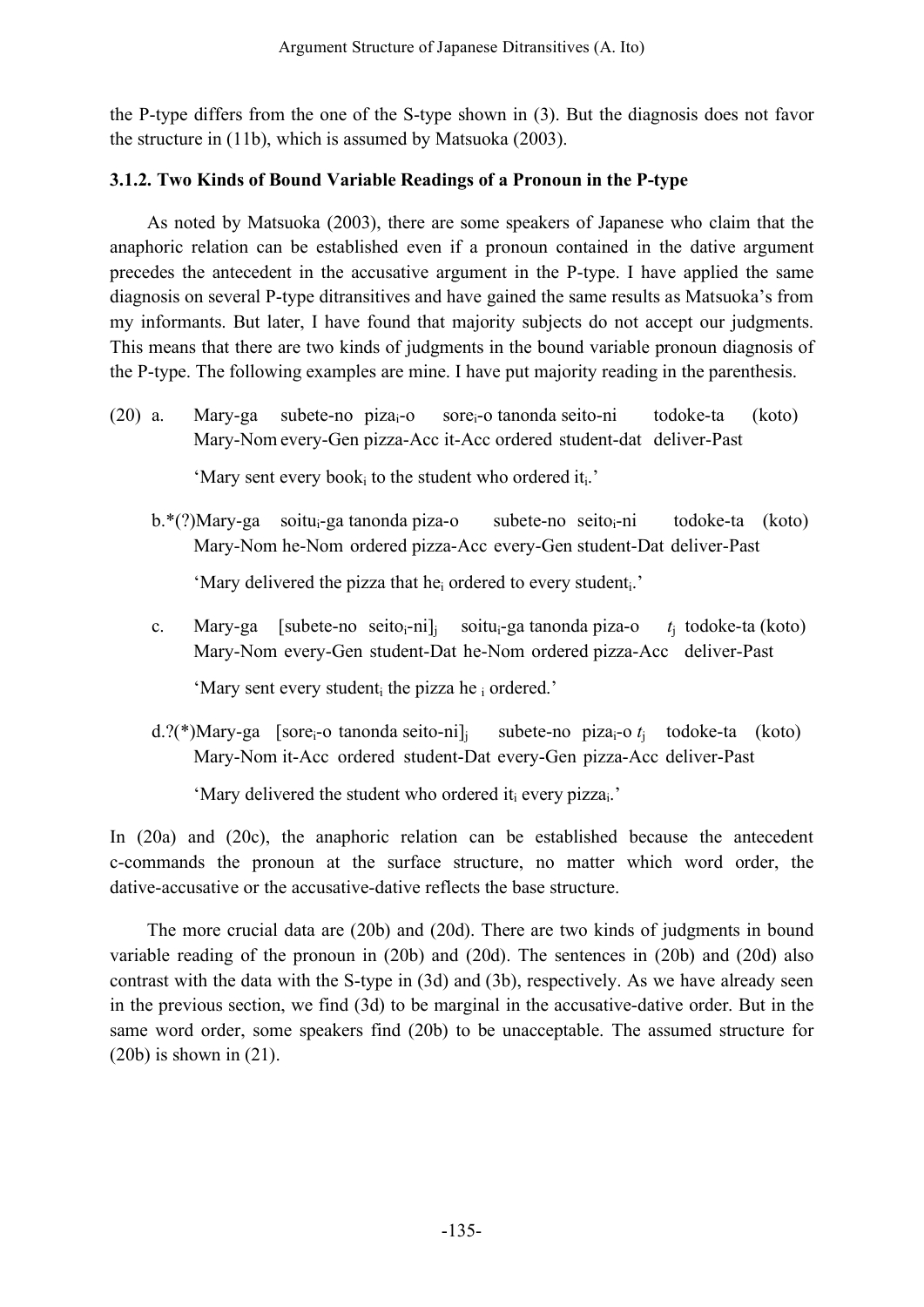(21) The assumed structure (some speakers)



If we assume that the accusative-dative word order is basic, as shown in (21), the pronoun contained in the accusative phrase cannot be c-commanded by the dative phrase. Hence, an anaphoric relation cannot be established. The unacceptability of (20b) for some speakers is gained in the assumed structure (21). On the other hand, many speakers judge (20b) to be marginal. This judgment is parallel to the one that all speakers obtain in (3d). So there is no contrast in judgments between (3d) and (20b) for many speakers. If we assume that the dative-accusative word order reflects the base structure of the P-type, as shown in (22), which is contrary to Matsuoka's (2003) proposal, the bound variable reading of the pronoun in (20b) is expected to be marginal.

(22) The assumed structure (most speakers)



If we assume that the accusative phrase is moved over the dative phrase by scrambling, as shown in (22), the pronoun in the accusative phrase is bound by the antecedent in its trace position. The marginal acceptability of (20b) for many speakers is expected to be obtained by reconstruction effect in this assumed structure in (22).

The sentence in (20d) is the more controversial data. (20d) is marginal, but it is much better than (20b), for some speakers. The rough structure of (20d) is given in (23).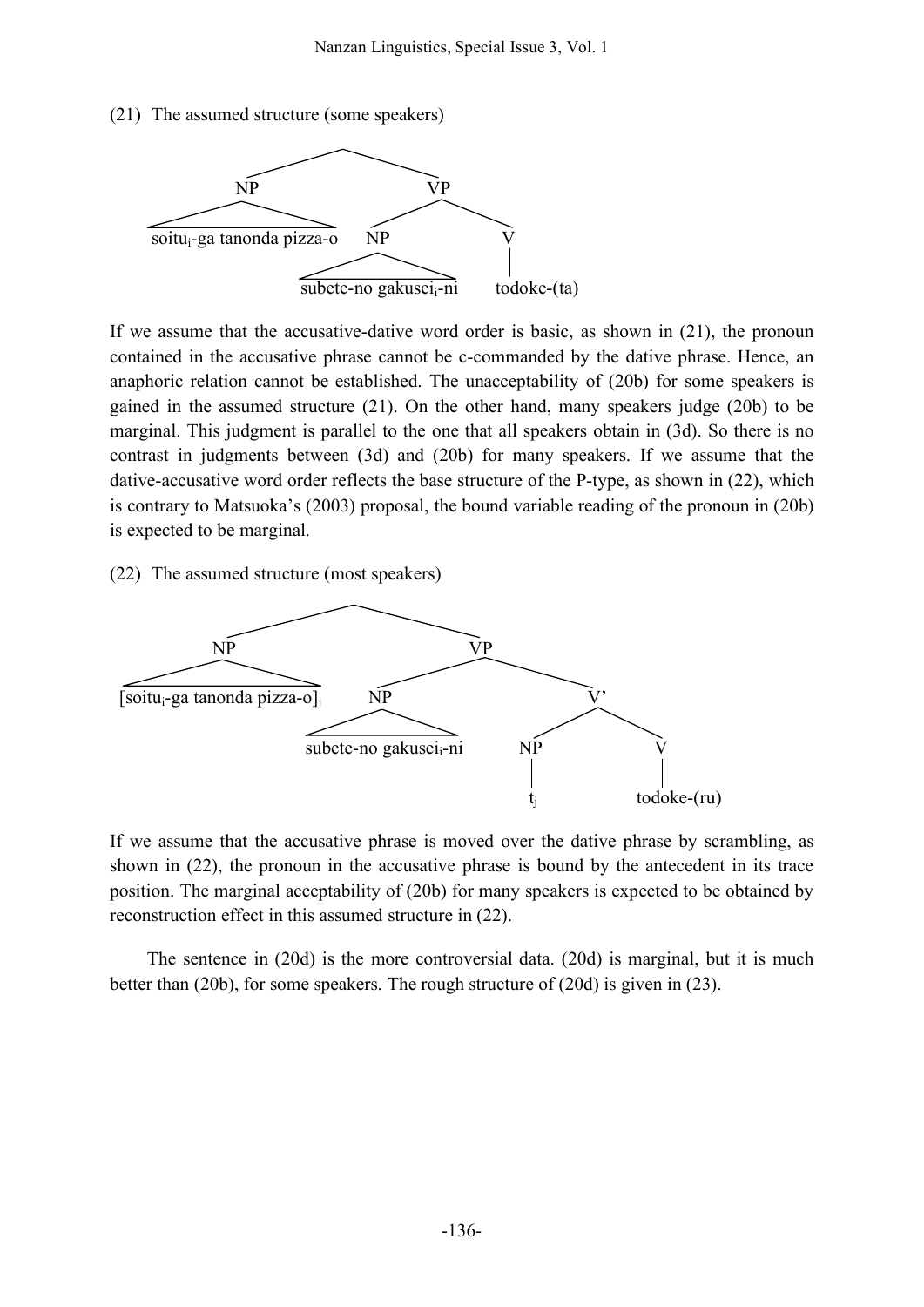(23) The assumed structure (some speakers)



If we assume that the dative phrase is moved over the accusative phrase by scrambling in (23), the pronoun in the dative phrase is bound by the antecedent in the accusative phrase in its trace position. The marginality of (20d) for some speakers is expected to be gained by reconstruction effect in this assumed structure in (23). But I found that majority of people do not accept this judgment of ours in (20d). They judge (20d) to be unacceptable. So there is no contrast in judgment between (20d) and (3b) for many speakers. If we assume that the dative-accusative word order reflects the base structure, as shown in (24), which is contrary to Matsuoka's (2003) proposal, the bound variable reading that most speakers get in (20d) can be expected to be obtained.

(24) The assumed structure (many speakers)



In (24), the pronoun contained in the dative phrase is not bound by the antecedent accusative phrase. Hence, an anaphoric relation cannot be established in (24).

If Matsuoka's (2003) hypothesis is correct, it is quite odd that there are two kinds of judgments in the bound variable pronoun diagnosis only in the P-type. There is no peculiarity in judgments of bound variable anaphora with the S-type. As we have seen, Matsuoka's (2003) hypothesis accounts for inchoative alternation of the P-type ditransitive, but as far as the bound variable pronouns with the P-type is concerned, the diagnosis does not favor Matsuoka's (2003) proposal. Why does such an idiocyncracy in the bound variable reading of a pronoun exist only in the P-type? There must be more in the P-type ditransitive than Matsuoka's (2003) proposal. In the next subsection, I will argue that the distinction on ditransitive verbs that Matsuoka (2003) makes is correct, but Matsuoka (2003) cannot be correct in capturing the goal dative as a NP. Although the judgment in the bound variable pronoun in the P-type is highly controversial, there is a clear evidence for Matusoka's (2003)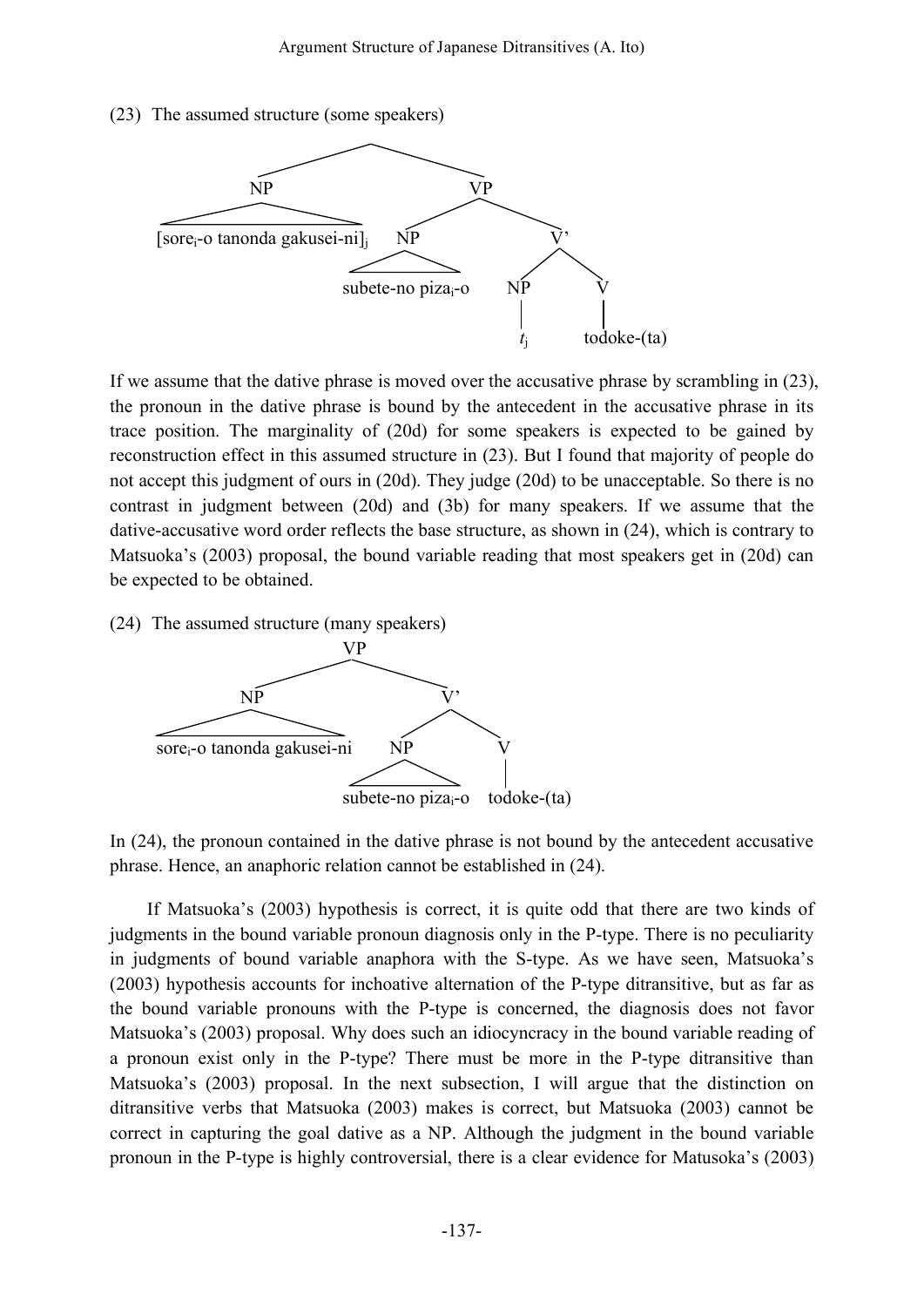distinction of ditransitive verbs. The evidence comes from the two goals construction which Miyagawa & Tsujioka (2004) observes.

# **3.2. High and Low Goals in a Certain Kind of Ditransitive**

# **3.2.1. High and Low Goals**

Miyagawa  $\&$  Tsujioka (2004) observes that two different kinds of dative phrases occur in the same sentence with *right* ditransitive verbs. The evidence comes from the sentence, as shown in (25). The example sentence is mine.

(25) Situzi-ga oozi-ni obentoo-o gakkoo-ni todoke-ta (koto) butler-Nom prince-Dat lunch box-Acc school-to deliver-Past

'The butler delivered a lunch box to school to the possession of the Prince.'

The sentence in (25) means that the butler sent a lunch box to school, which is a location (low goal), with an intention that the Prince (high goal) will come to possess it. The contrast in (26) shows that a high goal is a NP, which can be passivized for a case reason, and that a low goal is a PP, to which passivization cannot apply.

- (26) a. Oozi-ga situzi-niyotte obentoo-o gakkoo-ni todoke-rare-ta (koto) prince-Nom butler-by lunch box-Acc school-to deliver-Pass-Past 'The Prince was delivered a lunch box to school by the butler.'
	- b. \*Gakkoo-ga situzi-niyotte oozi-ni obentoo-o todoke-rare-ta (koto) school-Nom butler-by prince-Dat lunch box-Acc deliver-Pass-Past

'(Lit.) The school was sent a lunch box to the Prince by the butler.'

Interestingly, as the sentence in (27) shows, an animate goal may appear as a low goal.

(27) Situzi-ga oozi-ni obentoo-o tukibito-ni todoke-ta (koto) butler-Nom prince-Dat lunch box-Acc attendant-Dat deliver-Past

'The butler delivered a lunch box to the attendant to the Prince.'

In (27), *oozi* is a high goal, and *tukibito* is a low goal. As the contrast in (28) shows, passivization can be applied to the high goal (NP), *oozi*, but not to the low goal (PP), *tukibito*.

(28) a. Oozi-ga situzi-niyotte obentoo-o tukibito-ni todoke-rare-ta (koto) prince-Nom butler-by lunch box-Acc attendant-Dat deliver-Pass-Past 'The Prince was sent a lunch box to his attendant by the butler.'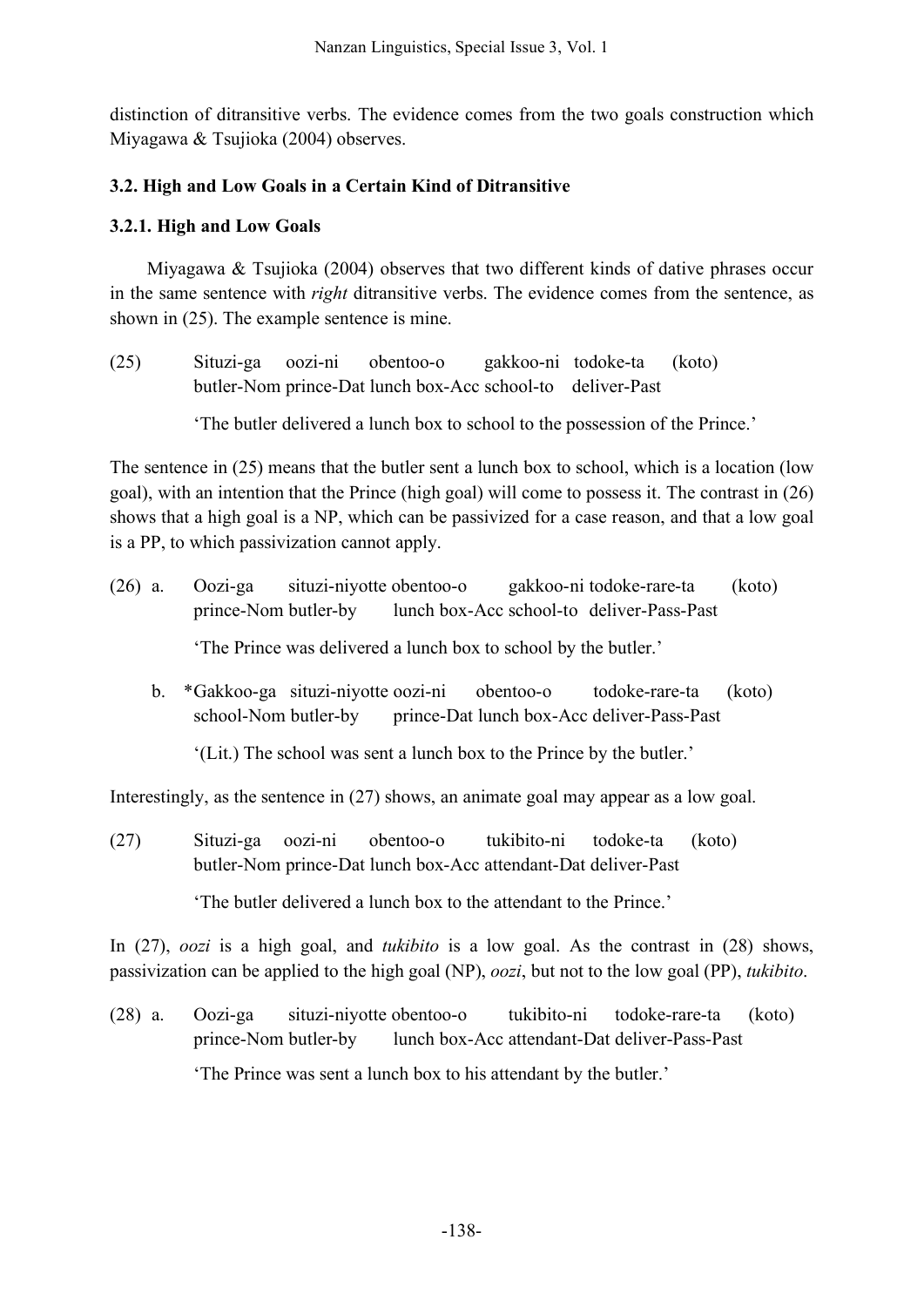b. \*Tukibito-ga situzi-niyotte oozi-ni obentoo-o todoke-rare-ta (koto)<br>attendant-Nom butler-by prince-Dat lunch box-Acc deliver-Pass-Past prince-Dat lunch box-Acc deliver-Pass-Past

'The attendant was sent a lunch box to the Prince by the butler.'

The question at hand is what kind of ditransitive verbs may allow the two goals, *high and low* in the same sentence. Next, I will show that what Miyagawa & Tsujioka call *right* ditranstives for the two goals construction corresponds to the P-type ditransitive verbs. This fact gives us a further support for Matsuoka's distinction of ditransitive verbs. Consider the sentences in (29). The verbs, *azuke-ru* (entrust) in (29a) and *mise-ru* (show) in (29b), instantiate the S-type ditransitive verbs. While the verbs, *todoke-ru* (deliver) in (29c) and *wata-su* (hand) in (29d) are instances of the P-type ditransitive verbs.

(29) a. \*Taro-ga Hanako-ni okane-o ginkoo-ni azuke-ta (koto) Taro-Nom Hanako-Dat money-Acc bank-to deposit-Past

'Taro deposited money to Hanako to the bank.'

b. \*Taro-ga Yamada sensei-ni kao-o kenkyusitu-ni mise-ta (koto) Taro-Nom Yamada teacher-Dat face-Acc office-to show-Past

'Taro showed his face in front of Prof. Yamada at his office.'

c. Taro-ga Hanako-ni piza-o heya-ni todoke-ta (koto) Taro-Nom Hanako-Dat pizza-Acc room-to deliver-Past

'Taro delivered a pizza to Hanako to her room.'

d. Taro-ga Hanako-ni hanataba-o hisyo-ni watasi-ta (koto) Taro-Nom Hanako-Dat bouquet-Acc secretary-to hand-Past

'Taro handed a bouquet to the secretary to Hanako.'

The example sentences in (29a) and (29b) show that the two dative phrases cannot appear in the sentences with the S-type verbs. On the other hand, the example sentences in (29c) and (29d) show that two dative phrases may occur simultaneously in the sentences with the P-type verbs. The contrasts in (29) show that what Miyagawa & Tsujioak (2004) call *right* ditranstives that may allow the two goals is equivalent to the P-type ditransitive verbs. This fact provides a good evidence for Matsuoka's (2003) distinction of ditransitive verbs. Then what about the word order of the two goals?

# **3.2.2. Word Order of the Two Goals**

According to Miyagawa & Tsujioka (2004), the word order of the two goals is quite rigid, the hierarchical order in (30) reflects the word order of the two goals.

(30) a. High goal (possessor goal) > accusative (theme) > low goal (locative goal)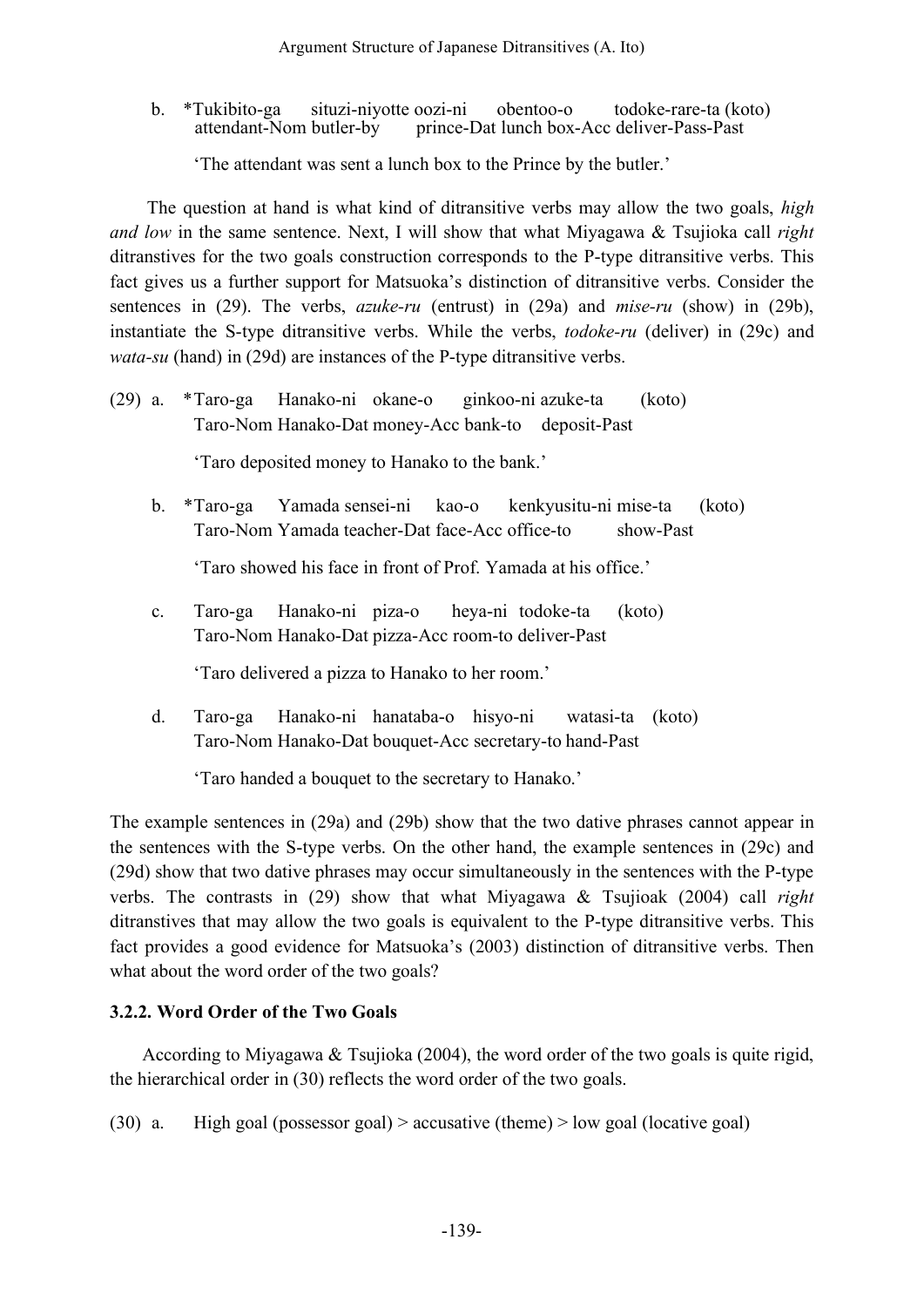b. High goal (possessor goal) > low goal (locative goal) > accusative (theme)

The descriptive generalization in (30) tells us that a low goal cannot precede a high goal, and that a theme phrase cannot be moved over a high goal. If high and low goals in (25) and (27) appear in the reverse word order, low goal.>high goal, as shown in (31a) and (31b), the sentences become quite odd.

(31) a. \*Situzi-ga gakoo-ni obentoo-o oozi-ni todoke-ta (koto) butler-Nom school-to lunch box-Acc prince-Dat deliver-Past

'The butler delivered a lunch box to school to the possession of the Prince.'

b. \*Situzi-ga tukibito-ni obentoo-o oozi-ni todoke-ta (koto) butler-Nom attendant-Dat lunch box-Acc prince-Dat deliver-Past

'The butler delivered a lunch box to the attendant to the possession of the Prince.'

The sentence in (31b) is good in the meaning, 'The butler delivered a lunch box to the Prince to the possession of the attendant, but not good in the original meaning of (27). What about the word order theme-high goal? Although Miyagawa & Tsujioka (2004) judge the sentence in (32) unacceptable, I find it to be marginal. I have put their judgment in the parenthesis.

(32) (\*)? Situzi-ga obentoo-o oozi-ni gakkoo-ni todoke-ta (koto) butler-Nom lunch box-Acc Prince-Dat school-to deliver-Past

'The butler delivered a lunch box to school to the Prince.'

I assume that the marginality found in the sentence of (32) is due to the successive occurrence of the dative phrases. If we put the phrase, baiku-de (by motorcycle) between the two dative phrases, as shown in (33), the marginality suddenly disappears.

(33) Situzi-ga obentoo<sub>i</sub>-o oozi-ni t<sub>i</sub> baiku-de gakoo-ni todoke-ta (koto) butler-Nom lunch box-Acc Prince-Dat motorbike-by school-to deliver-Past

'The butler delivered a lunch box to school to the Prince by mortorbike.'

I find the sentence in (33) to be perfect. This fact shows that the theme *obentoo* may be moved over the high goal *oozi* in (33), if the hierarchy in (30a) reflects the base structure. I propose in this section that the generalization in (30) should include the fact that a theme may be moved over a high goal. So the revised generalization on the word order would be (34).

 $*$ Low goal > High goal

The constraint in (34) is so simple. In (34), the low goal is prohibited to be in a position where it c-commands the high goal. We have seen that a high goal (a possessor goal) is a NP, which is case marked *ni,* while a low goal (a locative goal) is a PP, whose *ni* is a postposition. This fact nicely corresponds to Miyagwa's (1994,1997) conclusion that the dative *ni* is a case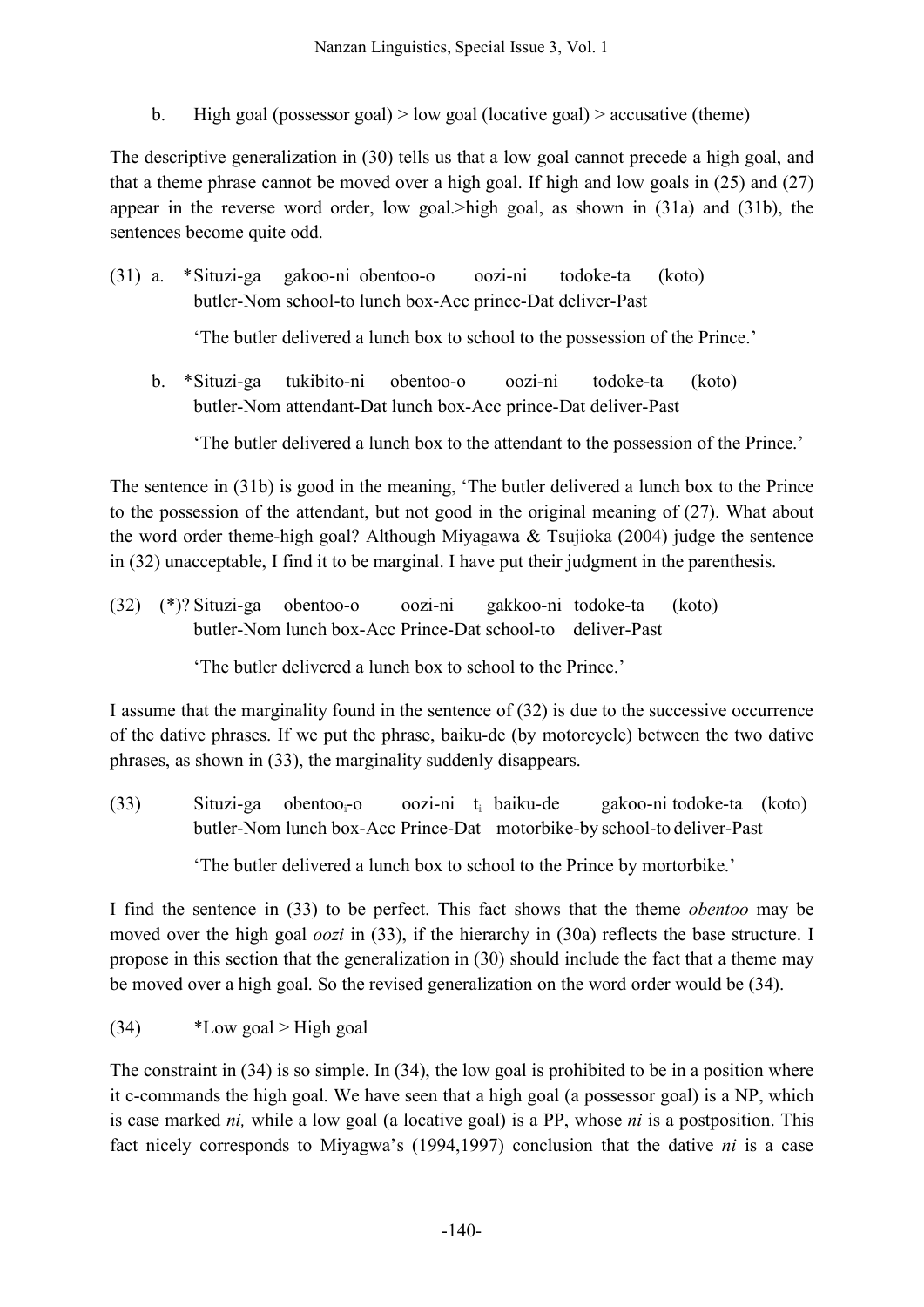marker in the dative-accusative word order, and that the dative *ni* is a postposition in the accusative-dative word order. Building on Marantz's (1993) proposal on the applicative head, Miyagawa & Tsujioka (2004) proposes the following structure in (35b) for the two goals construction in (25), which is repeated in (35a).

(35) a. Situzi-ga oozi-ni obento-o gakko-ni todoke-ta (koto) butler-Nom prince-Dat lunch box-Acc school-to deliver-Past

'The butler delivered to school to the Prince.'



In (35b), according to Miyagawa & Tsujioka (2004), the applicative head (with an abstract verb HAVE) relates the high goal, *oozi* (the Prince), to the event that the theme, *obentoo*  (lunch box) ultimately comes into the possession of the Prince by way of the low goal. But as Kageyama (2006) notes, the sentence in (35a) does not imply that the high goal *oozi* actually possesses the theme *obentoo*. A success of transfer of the theme to the goal is not implied in the sentence in (35a). This structure in (35b) captures the hierarchical relation of the arguments, but it is incorrect to call the high goal *a possessor*. I shall call it *a locative goal*. I will give an account for why the P-type does not imply a success of transfer later by presenting a decomposition analysis of the ditransitive verb. In the previous section, we have seen that there is an idiosyncrasy on the bound variable reading of the pronoun in the P-type. One possibility which comes to mind is that for majority of people, an anaphoric relation is established between the high goal and the theme in the structure assumed in (35b). For minority of people, like Matsuoka (2003) and I, an anaphoric relation is established between the theme and the low goal in (35b). If this structure in (35b) is correct, what Matsuoka (2003) has been capturing as a NP goal must be a low goal, which is a PP. A further prediction is that the inchoative alternation of the P-type ditransitive verbs must occur in the lowest VP; an event structure. Otherwise, the high goal NP, *oozi*, is incorrectly attracted to the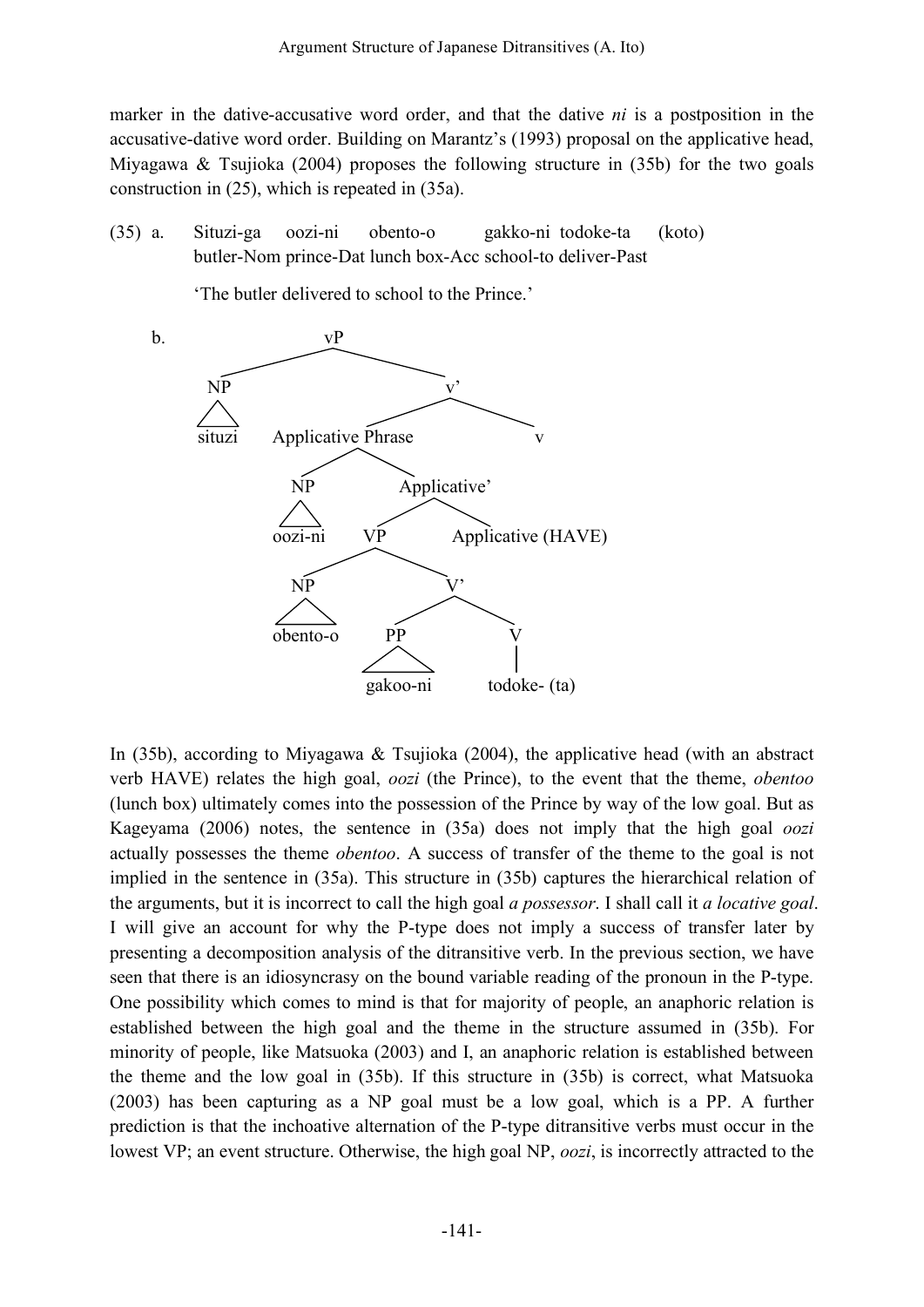subject position of the inchoative alternant, since the high goal is closer to T than the low goal. Such a derivation wrongly predicts the unacceptable alternation, as shown in (36).

(36) \*Oozi-ga obentoo-o gakkoo-ni todoi-ta (koto). prince-Nom lunch box-Acc school-Dat reach-Past

'(Lit.)The Prince reached a lunch box to school.'

In the next subsection, I will argue that the two possible word orders; the daitive-accusative and the accusative-dative, which Miyagawa (1994, 1997) captures as being base generated, are equivalent to the word orders shown in the two goals construction; high goal-theme and theme-low goal, respectively.

# **3.3. Numeral Quantifier Float**

As Miyagawa & Tsujioka (2004) point out, there is no way to tell which goal is present if the sentence includes only one goal in the dative-accusative word order, as shown in (37).

| (37) |                                      | Taro-ga Hanako-ni MD-o okut-ta (koto) |  |  |  |
|------|--------------------------------------|---------------------------------------|--|--|--|
|      | Taro-Nom Hanako-Dat MD-Acc send-Past |                                       |  |  |  |
|      | 'Taro sent MD to Hanako.'            |                                       |  |  |  |

In (37), the goal *Hanako* may be a high goal or a low goal in the goal-theme order. This is what Miyagawa & Tsujioka (2004) mean, based on their generalization on the word order of the two goals, which is shown in (30). Then what about the case in which the sentence includes one goal phrase in the accusative-dative word order, as shown in (38).

(38) Taro-ga MD-o Hanako-ni okut-ta (koto) Taro-Nom MD-Acc Hanako-Dat send-Past

'Taro sent MD to Hanako.'

Although Miyagawa & Tsujioka (2004) conclude that *Hanako* in (38) is a low goal in the accusative-dative word order, but we have seen that a theme may be moved over a high goal in the two goals construction. Now we can say that there is no way to tell which goal is present if the sentence includes only one goal even in the accusative-dative word order. In (38), the goal *Hanako* may be a high goal or a low goal. Notice that a high goal is a NP, which allows a numeral quantifier float, and that a low goal is a PP, which does not allow a numeral quantifier to float off its host. This means that it is no use applying a numeral quantifier float diagnosis on the single goal of the P-type ditransitive construction to tell whether it is a NP or a PP. Although Miyagawa (1994, 1997) claims that there is a contrast in the judgments of numeral quantifier float diagnosis between the two sentences in (8), which is repeated in (39), the judgment may be controversial. The judgment in (39) is Miyagawa's (1994,1997).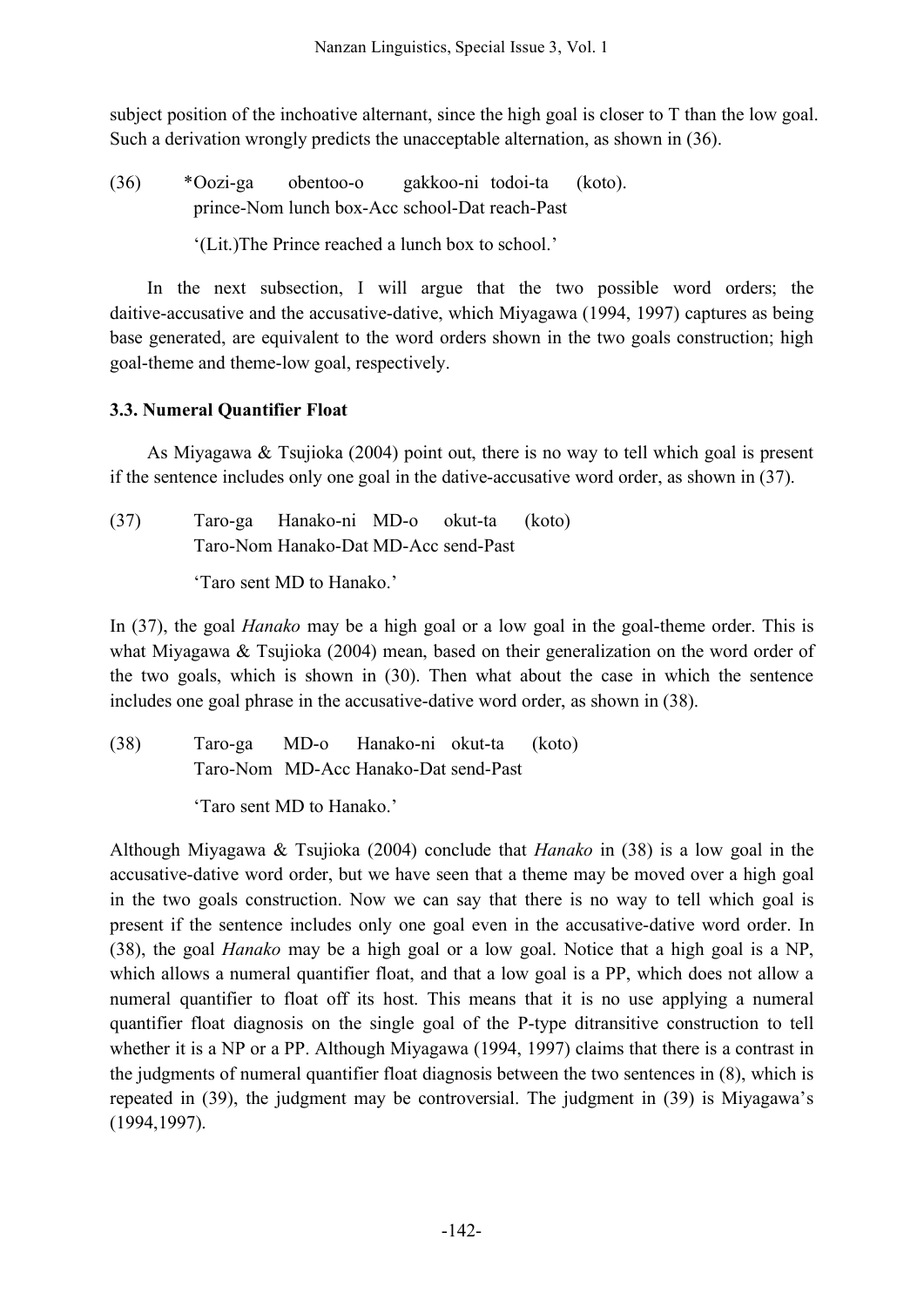- (39) a. Mary-ga tomodati-ni san-nin t<sub>i</sub> tanzyoobi-ni MD-o watasi-ta (koto) Mary-Nom friend-Dat 3-CL birthday-at MD-Acc hand-Past 'Mary handed a MD to three friends at their birthday.'
	- b. \*Mary-ga MD-o tomodati-ni san-nin t<sub>i</sub> tanzyoobi-ni watasi-ta (koto) Mary-Nom MD-Acc friend-Dat 3-CL birthday-at hand-Past

As I have mentioned, there is no way to tell which goal is present in single goal constructions, as shown in (39). The dative phrases in (39) may be a high goal (NP), or a low goal (PP). Some of my informants find (39a) to be unacceptable and some judge (39b) to be acceptable, contrary to Miyagawa's (1994, 1997) judgment. The judgment in numeral quantifier float diagnosis in a single goal construction with the P-type is highly controversial. This fact suggests that what Miyagawa (1994, 1997) has captured as being base-generated in a single goal construction with the P-type cannot be correct. Does this mean that the base generation-hypothesis is incorrect? What about the possibility of floating numeral quantifier off the two goals? The base-generation hypothesis needs to be reconsidered in the two goals construction. Consider the sentences with the two goals, as shown in (40).

(40) a. \*Situzi-ga oozi<sub>i</sub>-ni <sup>OK</sup>san-nin t<sub>i</sub> piza-o gakkoo<sub>i</sub>-ni <sup>NOT OK</sup>san-kasyo t<sub>i</sub> Butler-Nom Prince-Dat 3-CL pizza-Acc school-to 3-CL todoke-ta (koto) deliver-Past

'The butler delivered a pizza to three Princes to three schools.'

b. \*Situzi-ga  $oozi_i$ -ni <sup>OK</sup>san-nin t<sub>i</sub> piza-o tukibito<sub>i</sub>-ni<sup>NOT OK</sup>hito-ri t<sub>j</sub> butler-Nom Prince-Dat 3-CL pizza-Acc attendant-to 1-CL todoke-ta (koto) deliver-Past

'The butler delivered a pizza to three Princes to their one attendant.'

In (40), it is acceptable to float a numeral quantifier off the high goals (NP) , *oozi* (prince), but not off its PP host, the low goals, *gakkoo* (school) and *tukibito* (attendant). We can conclude that the dative ni of a high goal is a case marker, while that of a low goal is a postposition. The contrast in (40) shows that what Miyagawa (1994,1997) has been capturing as being base-generated is all about the rigid word order of the high and low goals. If the word order constraint in (34) is correct, both base-generation hypothesis (Miyagawa 1994, 1997) and movement hypothesis (Hoji 1985, Takano 1988, Saito 1989) can be maintained, as far as the P-type ditransitive construction is concerned. In this section, I have shown that what Miyagawa & Tsujioka (2004) call *right* ditransitive verbs for allowing the two goals in the same sentence corresponds to the P-type ditranstiive verbs. This is the clearest evidence for Matsuoka's distinction of ditransitive verbs. But, Matsuoka (2003) is incorrect in capturing the goal as a NP in the P-type verbs. The low goal is a PP. Here we have an issue. Why do Japanese have two kinds of ditransitive verbs? The lexical decomposition of ditransitive verbs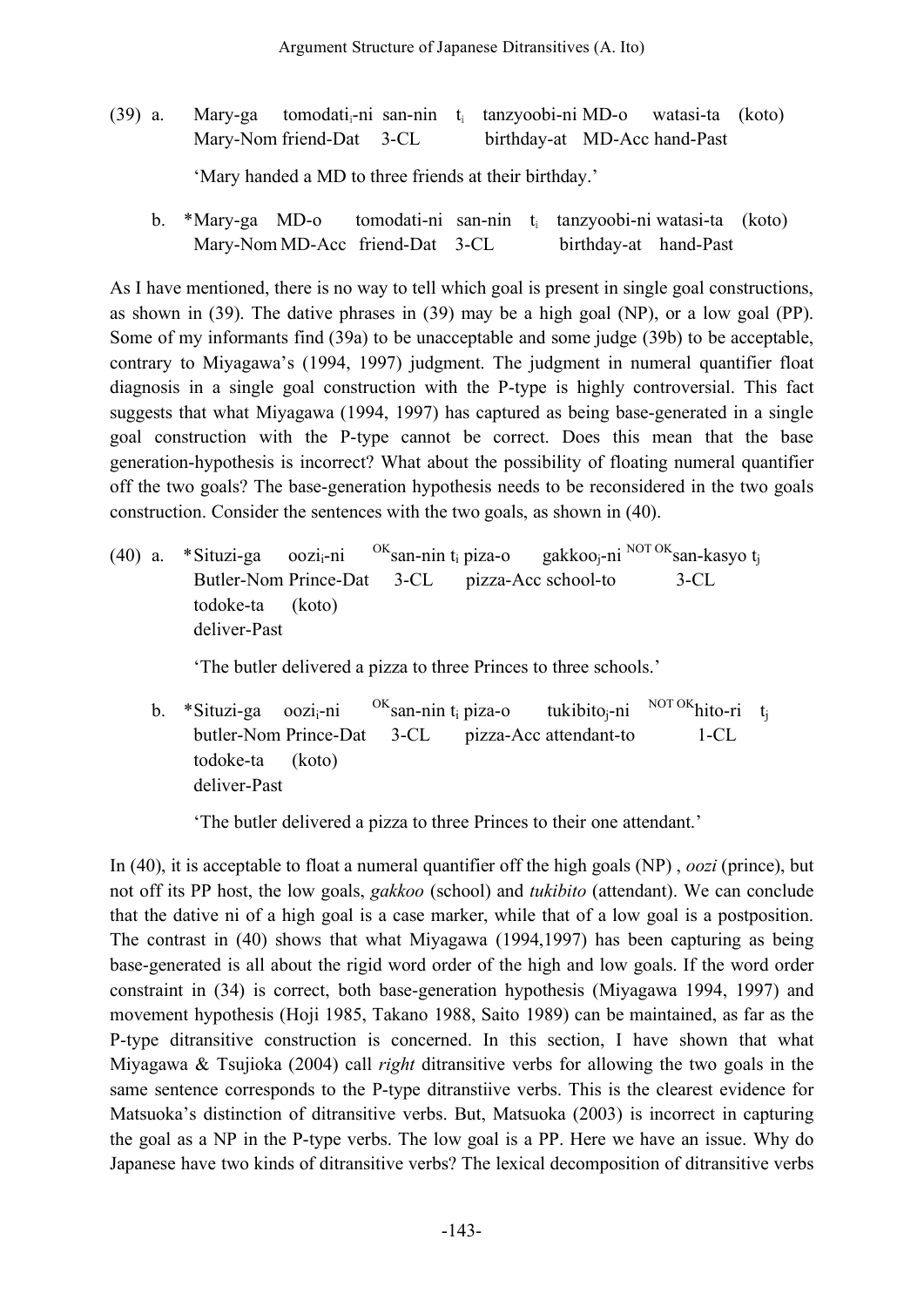assumed by Kitagawa (1994) gives us a hint. In the next section, I will propose that the two kinds of ditransitve verbs are lexically decomposed into more fundamental elements, abstract verbs HAVE or GO, which denote their dative arguments as a possessor or a locative goal.

## **4. Proposal**

## **4.1. The Decomposition of Ditransitives**

In the previous section, we have seen that there are two kinds of ditransitive verbs in Japanese. Then two different kinds of questions arise; first of all, why does Japanese have two kinds of ditransitive verbs? Secondly, why does the P-type ditransitives allow two kinds of goals in the same sentence? Kitagawa's (1994) lexical decomposed structure, which is shown in (41b) gives us a hint. Kitagawa (1994) gives the structure in (41b) to the sentence in (41a).

(41) a. Taro-ga Hanako-ni ronbun-o watasi-ta (koto) Taro-Nom Hanako-Dat article-Acc hand-Past

'Taro handed Hanako an article.'



In (41b), Kitagawa (1994), based on Kayne (1983)'s insight on a small clause analysis of English double object construction, postulates an abstract verb *HAVE* for Japanese ditransitive construction in (41a). Notice that the verb *watasu* (*hand)* is an instance of the P-type, which allows the two dative phrases in the sentence. The structure in (41b) is not the correct structure for the P-type ditransitive verbs. Then what does this structure in (41b) stand for? As we have seen in the previous section, the S-type ditransitives associtates its dative argument with a position higher than the accusative argument. The structure in (41b) correctly ccaptures the one of the S-type in (42).

(42) Taro-ga Hanako-ni ronbun-o mise-ta (koto) Taro-Nom Hanako-Dat article-Acc show-Past

'Taro showed Hanako an article.'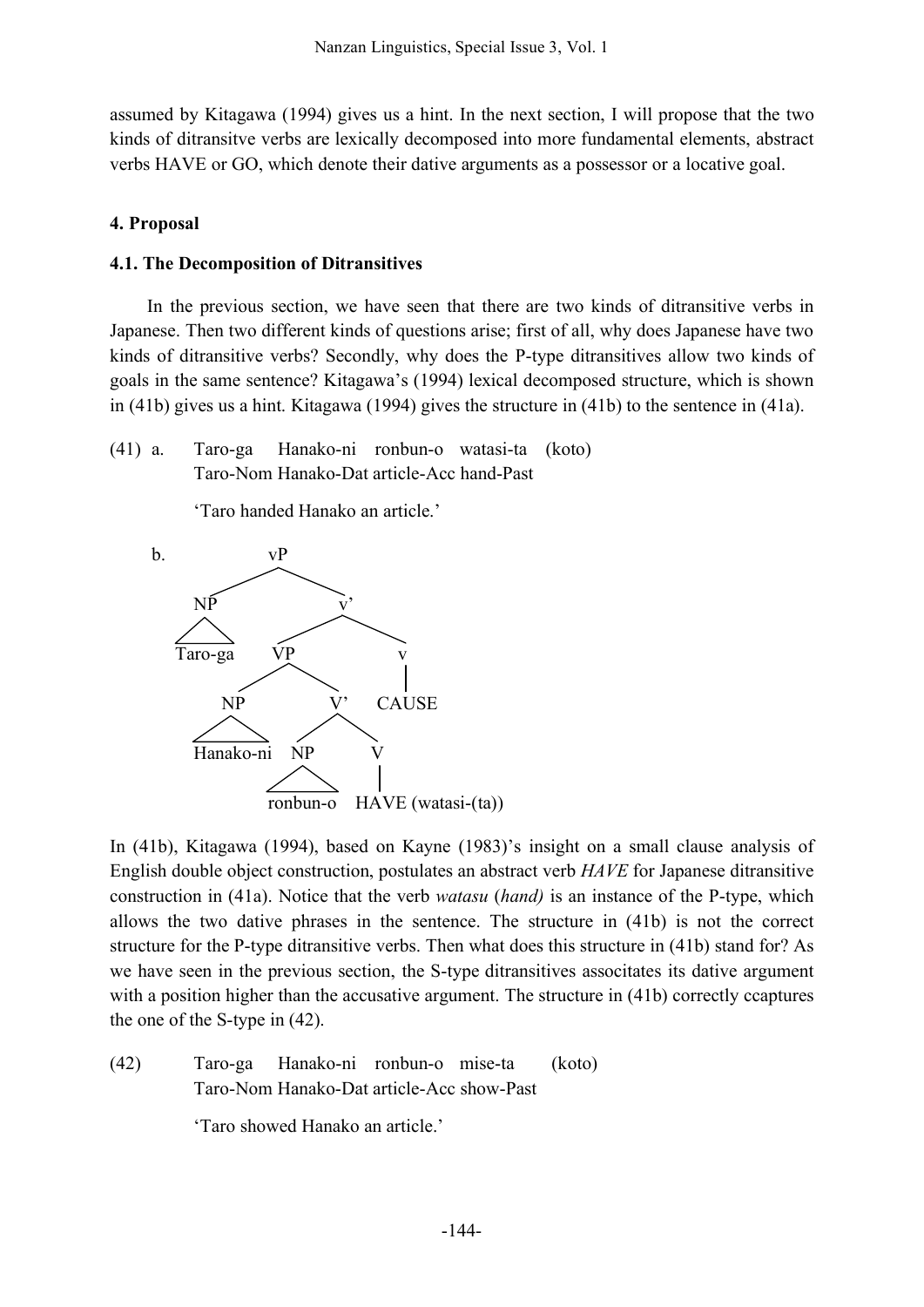The structure for (42) is given in (43).



I will propose that the S-type ditransitive verb is decomposed into something like; X Cause [Y HAVE Z], in which the variable outside the bracket is an agent, and the variable inside the brackets are internal arguments. These variables are linked to the structure in (43). In (43), the abstract verb HAVE is specified as assigning an agent role, a theme role, and a possessor role. In (43), NP1, NP2, and NP3 have these respective thematic roles. The possessor meaning of the S-type ditransitives, which I will touch on in the next sub section, is correctly captured if we postulate the predicate HAVE in the structure in (43). What about the P-type ditransitives? As I have pointed out, the sentences of the P-type ditiransitives does not imply a possessor effect. Hence, the predicate HAVE is not necessary for the P-type. I will propose that the P-type ditransitive verbs are decomposed into something like, X CAUSE [Y APPLICATIVE (BE) [Z GO to  $\alpha$ ]. The variable X outside the brackets is an agent, the variable inside the brackets are internal arguments. These variables are linked to the structure in (35) assumed by Miyagawa & Tsujioka (2004), which is repeated in (44b), with a little bit alternation. The two goals construction in (25) is repeated in (44a) for convenience.

(44) a. Situzi-ga oozi-ni obentoo-o gakkoo-ni todoke-ta (koto) butler-Nom prince-Dat lunch box-Acc school-to deliver-Past

'The butler delivered a lunch box to school to the possession of the Prince.'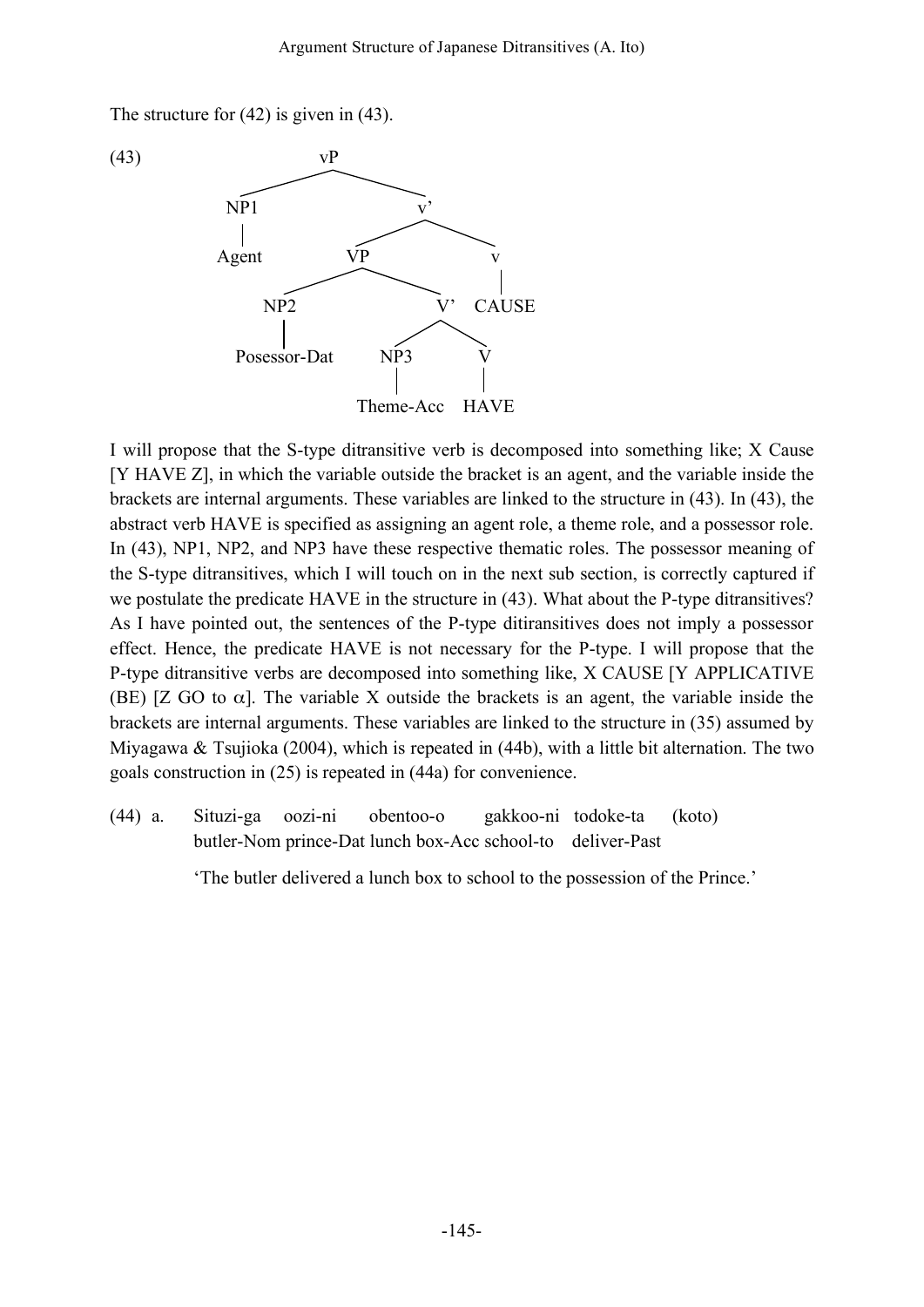

According to Marantz (1993), an applicative head is a light verb, which takes as its complement an event structure denoting VP and at the same time introduces an indirect object. Note that the applicative in (44b) is a light verb, which has no thematic role of its own to assign. Saito & Hoshi (1994) argue that in such a circumstance the next lower predicate can raise to the light verb in LF, and the resulting configuration is one of the theta marking. The NP in the spec of vP is assigned a thematic role *goal* by the light verb in a compositional way. In (44), the high goal is not a possessor, but a possessor goal. The fact that a possessor effect is absent in the P-type ditransitive construction is captured correctly in the configuration in (44), if we assume an abstract verb *GO*, instead of HAVE. Under this decomposition analysis, it is assumed that the first argument *obentoo* in the lowest VP is always attracted to the subject position of the inchoative variant, as shown in  $(45)$ .

(45) Obentoo-ga oozi-ni gakkoo-ni todoi-ta (koto). lunch box-Nom prince-Dat school-to arrive-Past

'The lunch box was delivered to school to the Prince.'

In this section, I have shown that the thematic roles of the dative arguments of the two kinds of ditransitives are determined by abstract verbs, HAVE and GO. The abstract verb HAVE denotes the dative argument of the S-type as a possessor, while the abstract verb GO specifies the dative argument of the P-type as a possessor goal. In the P-type ditransitive construction, an additional goal, a locative goal may appear in the same sentence. I assume that the occurrence of the two goal phrases in the P-type is due to the characteristic of the abstract verb, *GO*. This decomposition analysis can be further supported by a semantic difference.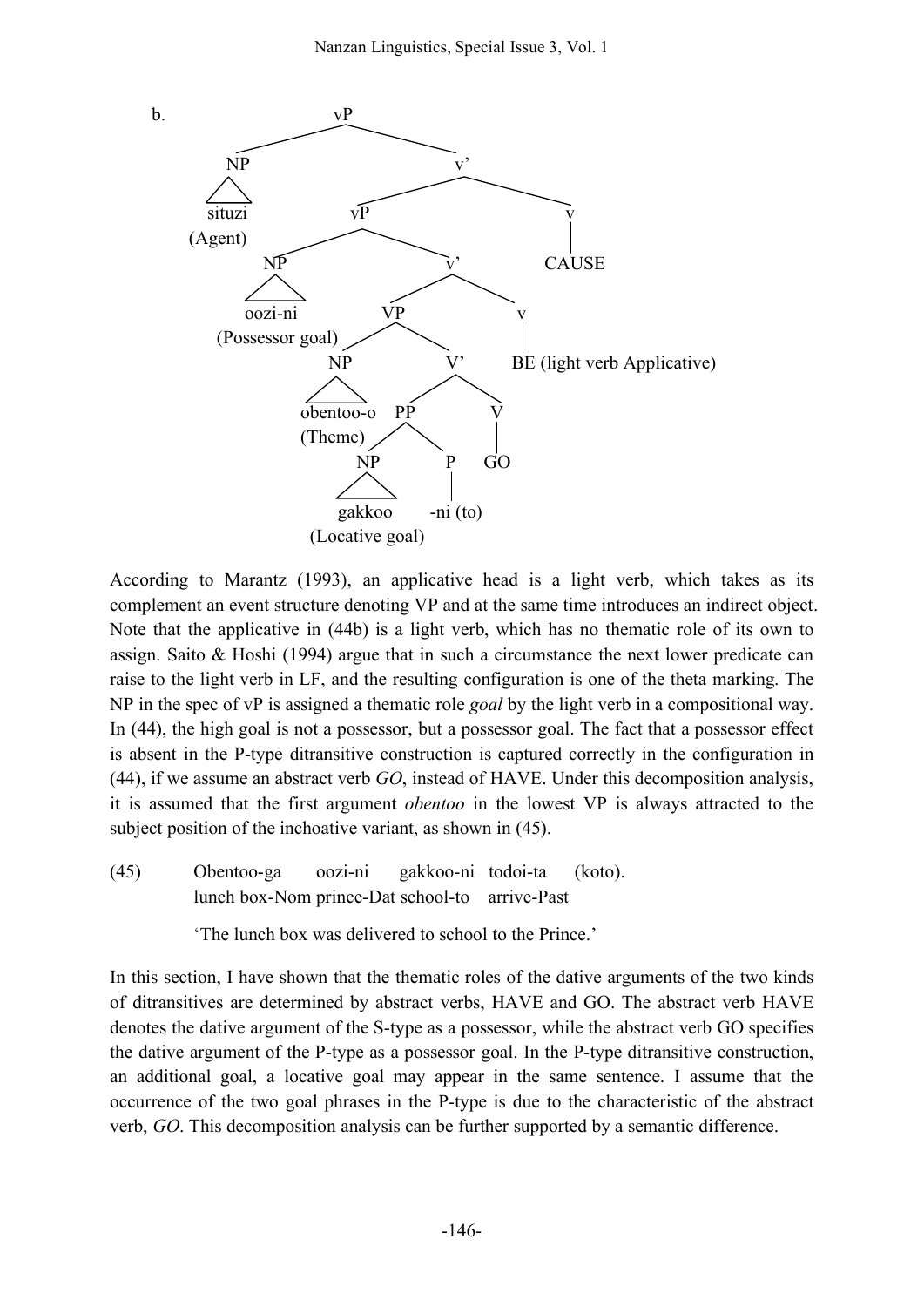# **4.2. Semantic Difference**

Semantic differences are observed between the S-type and the P-type. As shown in (46a) and (46b), the sentences of the S-type ditransitive do not co-exist with cancellation sentences. On the other hand, the sentences of the P-type ditransitive are quite natural if cancellation sentences are added, as the sentences in (46c) and (46d) show.

- (46) a. \*Taro-ga Kei-ni hakase-no rainiti-o sirase-ta ga, Kei-wa sira-nai (koto) Taro-Nom Kei-Dat Dr.-Gen arrival-Acc know-Past but Kei-Top know-not 'Taro let Kei know the doctor's arrival in Japan, but Kei does not know about it.
	- b. \*Taro-ga Kei-ni ronbun-o mise-ta ga, Kei-wa mite-inai (koto) Taro-Nom Kei-Dat article-Acc show-Past but Kei-Top see-not

'Taro showed Kei an article but Kei has not seen it.'

c. Taro-ga Kei-ni nimotu-o L.A.-ni okur-ta ga, Kei-wa uketotte-nai (koto) Taro-Nom Kei-Dat package-Acc L.A.-to send-Past but Kei-Top receive-not

'Taro sent a package to L.A. to Kei, but Kei has not received it yet.'

d. Taro-ga Kei-ni obento-o situji-ni todoke-ta ga, Kei-wa uketotte-nai (koto) Taro-Nom Kei-Dat lunch-Acc butler-Dat deliver-Past but Kei-Top receive-not

'Taro delivered a lunch box to the butler to Kei, but Kei has not received it yet.'

The contrasts in (46) show that the S-type constructions in (46a) and (46b) imply what Pinker (1989) calls *a possessor effect*, and that the P-type sentences in (46c) and (46d) specify only a positional transition of theme phrases to the goals. This difference in semantics can be captured in the structures in (43) and (44), if we assume abstract verbs, HAVE and GO. The same semantic differences are observed in English ditransitives, as well. As noted in the literature (Oehrle 1976, Kayne 1975, Larson 1988, Pinker 1989), the double object construction in (47a) has an implication that the students actually learned some French, while in the to-dative construction in (47b) does not.

- (47) a. Mary taught the students French.
	- b. Mary taught French to the students.

It is assumed that the *the students* in (47a) has a possessor role, while the students in (47b) bears *a location goal* (see Pinker 1989, Miyagawa & Jung 2004 for further discussion). This semantic resemblance between Japanese and English ditransitive constructions suggests that the S-type in Japanese corresponds to the double object construction in English, and that the P-type is equivalent to English to-dative construction.

As is noted by Matusoka (1999), another semantic difference between the S-type and the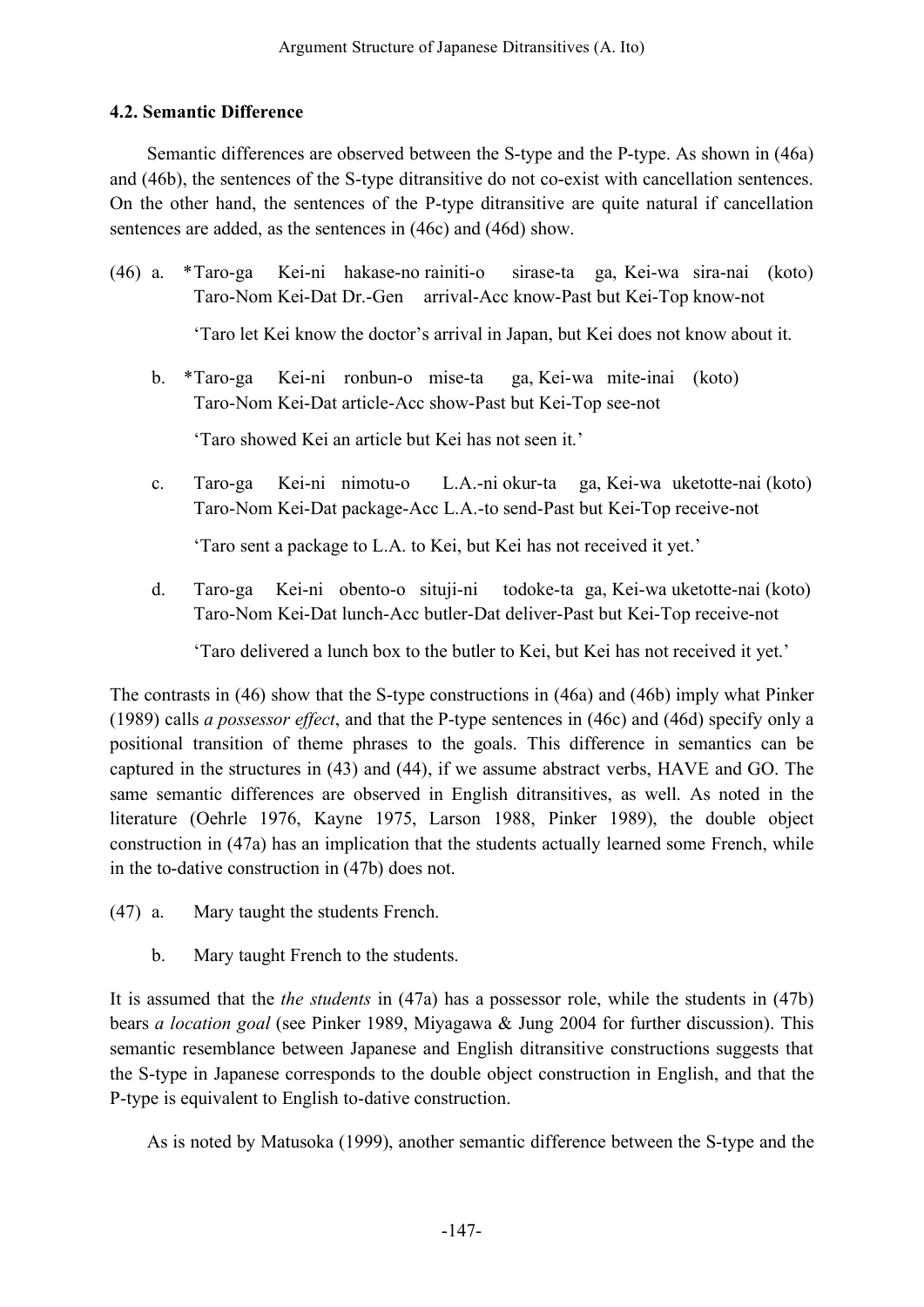P-type is that the dative argument of the S-type behaves as an inner subject, while the one of the P-type does not. A diagnosis to detect the subject in Japanese is to examine if the argument in question can serve as the antecedent of the subject oriented anaphor *zibun* (Kuroda 1965, Kuno 1973, among others). The anaphor *zibun* takes only a human argument as its antecedent. Consider the contrast in (48). The sentences of (48a) and (48b) are instances of the S-type and the P-type, respectively.

(48) a. Mahoo-no kagami-ga majyo $\pi$ -ni zibun $\pi$ -no kireina sugata-o mise-ta (koto) magic-Gen mirror-Nom witch-Dat self-Gen beautiful figure-Acc show-Past

'The magic mirror showed the witch her beautiful figure.'

b. \*Mahoo-no hooki-ga oozi<sub>i</sub>-ni zibun<sub>i</sub>-no bentoo-o todoke-ta (koto) Magic-Gen bloom-Nom prince-Dat self-Gen lunch box-Acc deliver-Past

'The magic bloom delivered a lunch box to the Prince.'

(Matsuoka 1999, slightly modified)

In (48), the nominative agents are inanimate arguments, hence they are disqualified for the antecedents of the anaphrs, *zibun*. As the sentence in (48a) shows, the dative argument, *majyo* (the witch) can be the antecedent of *zibun*. On the other hand, as shown in (48b), the dative argument, *oozi* (the Prince) is not coreferential with *zibun*. This contrast between (48a) and (48b) shows that the dative argument of the S-type, not the P-type has the status of subject. What about the two goals construction, as shown in (49)?

(49) Mahoo-no hooki-ga oozi<sup>i</sup> suguni tukibito $_{i}$ -ni zibun $*_{i}$  $\rightarrow$ no Magic-Gen bloom-Nom prince-Dat quickly attendant-Dat self-Gen bentoo-o todoke-ta (koto) lunch box-Acc deliver-Past

'The magic bloom delivered his lunch box to the Prince to the attendant.'

As shown in (49), both *oozi* (the Prince) and *tukibito* (attendant), which are high and low goals, respectively, are not coreferential with the anaphor, zibun. The diagnosis with the subject oriented anaphor *zibun* shows that only the dative argument of the S-type can be coreferential with the anaphor. The contrast we have seen above suggests that the dative phrase of the S-type counts as an inner subject, but not high and low goals of the P-type.

# **5. Conclusion**

In this paper, incorporating Matsuoka (2003) and Miyagawa & Tsujioka (2004), I have claimed that in Japanese there are three kinds of dative arguments; a possessor (an inner subject), a possessor goal (a high goal), and a locative goal (a low goal). I have proposed that the two kinds of ditransitive verbs; the S-type and the P-type in the sense of Matsuoka (2003), are lexically decomposed into abstract verbs, HAVE and GO, respectively. The thematic roles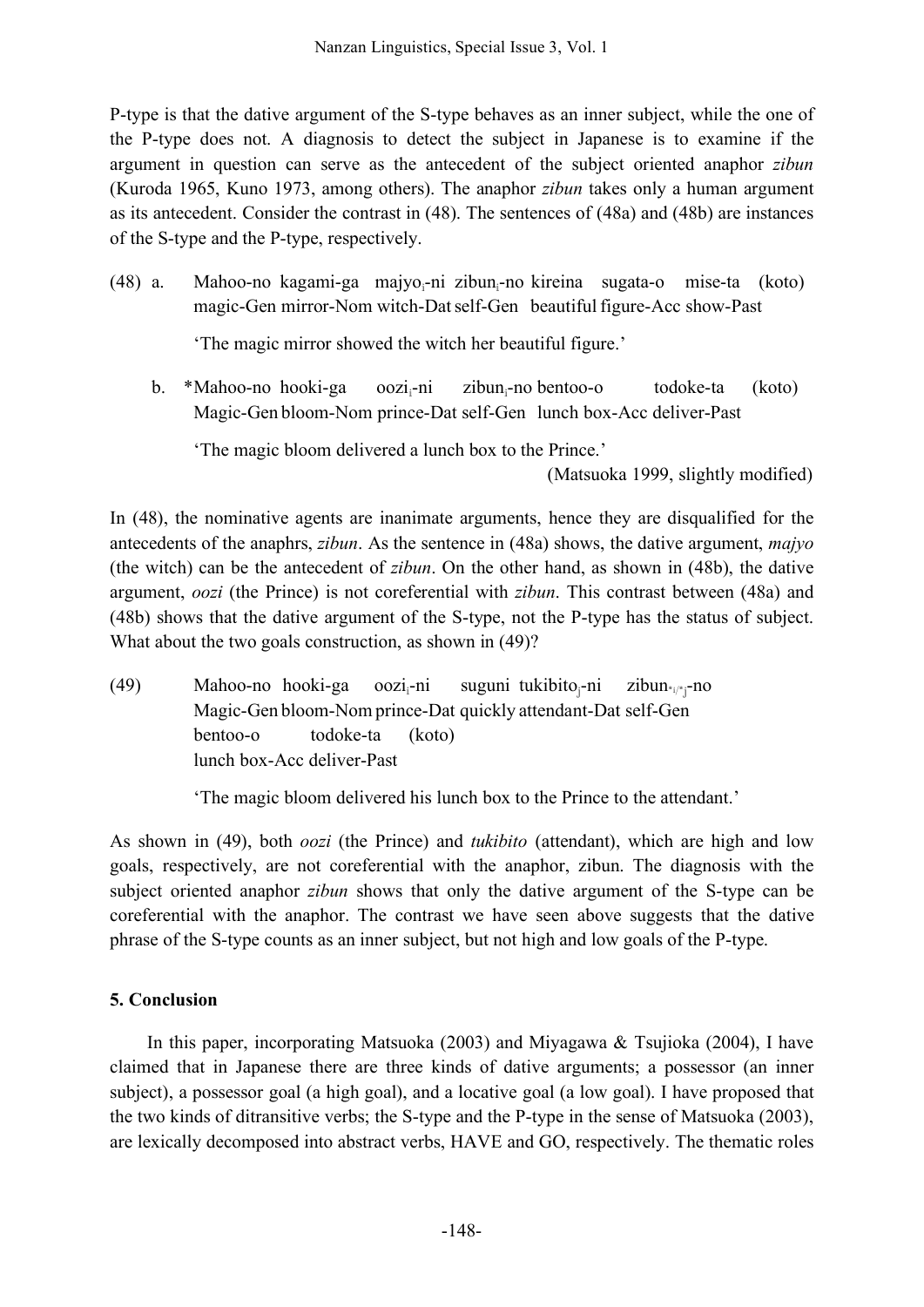of the dative arguments are determined by these abstract verbs. Based on the hypothesis that the thematic hierarchy is universal, I will propose the thematic hierarchy in (50).

(50) Agent > Posessor (Posessor Goal) > Theme > Locative Goal

If the hierarchy in (50) is correct, the base generation hypothesis (Miyagawa 1994, 1997) can be fundamentally unified with the movement hypothesis (Hoji 1985, Takano 1988).

# **References**

- Anagnostopoulou, E. (2003) *The Syntax of Ditransitives, Evidence from Clitics*. Mouton de Gruyter.
- Baker, M. (1996) On the Structural Positions of Themes and Goals*,* In J. Rooryck and L. Zaring, eds., *Phrase Structure and the Lexicon*, Kluwer Academic Publishers, Dordrecht, 7-34.
- Baker, M. (2003) *Lexical Categories, Verbs, Nouns, and Adjectives*. Cambridge University Press.
- Chomsky, N. (1995) *The Minimalist Program.* Cambridge, MA: MIT Press.
- Grimshaw, J. (1991) *Argument Structure*. Cambridge, MA: MIT.
- Hoji, H. (1985) *Logical Form Constraints and Configurational Structure in Japanese,* Ph.D. dissertation, University of Washington.
- Hoji, H. and M. Saito (1983) "Weak Crossover and Move α in Japanese," *Natural Language & Linguistic Theory* 1: 245-60.
- Jung, Y.-J. and S. Miyagawa (2004) "Decomposing Ditransitive Verbs." In *Proceedings of SICGG,* 2004.
- Kageyama, T. (2006) "The Syntax of Japanese Passive." In *Lexicon Forum NO.2,* Hituji Press.
- Kayne, R. (1984) *Connectedness and Binary Branching*. Dordrecht: Foris.
- Kitagawa, Y. (1994) "Shells, Yolks, and Scrambled e.g.s." *Proceedings of the Annual Meeting of the North Eastern Linguistic Society*. 24:221-239.
- Kuno, S. (1973) *The Structure of the Japanese Language*. Cambridge, MA: MIT Press.
- Kuroda, S.-Y. (1965) *Generative Grammatical Studies in the Japanese Language*, Ph.D. dissertation, MIT.
- Larson R. (1988) "On the Double Object Construction." *Linguistic Inquiry* 19: 335-391.
- Lasnik, H. (1998) *Minimalist Analysis*. Blackwell Publishers.
- Marantz, A. (1993) "Implications of Asymmetries in Double Object Constructions." In S. A. Mchombo ed., *Theoretical Aspects of Bantu Grammar*, Stanford, CA: CSLI Publications, 113-150.
- Matsuoka, M. (1999) "Two External Arguments in One Clause," *Proceedings of the Nanzan Glow*.
- Matsuoka, M. (2003) "Two Types of Ditransitive Constructions in Japanese," *Journal of East Asian Linguistics* 12: 171-203.